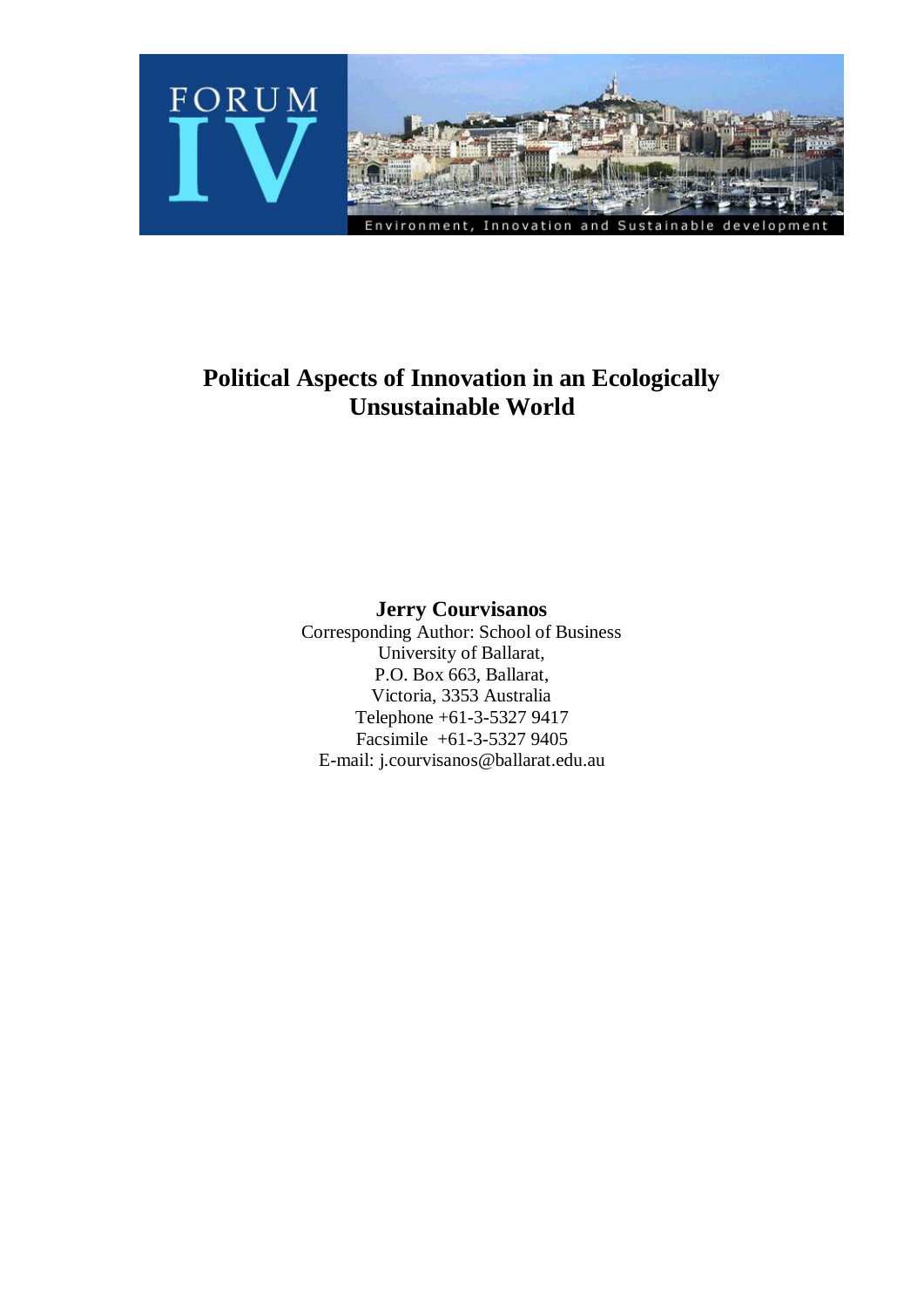Paper presented at the 2010 "Spirit of Innovation IV" Forum: Environment, Innovation and Sustainable Development, Euromed Management School, Marseille, 7-8 October 2010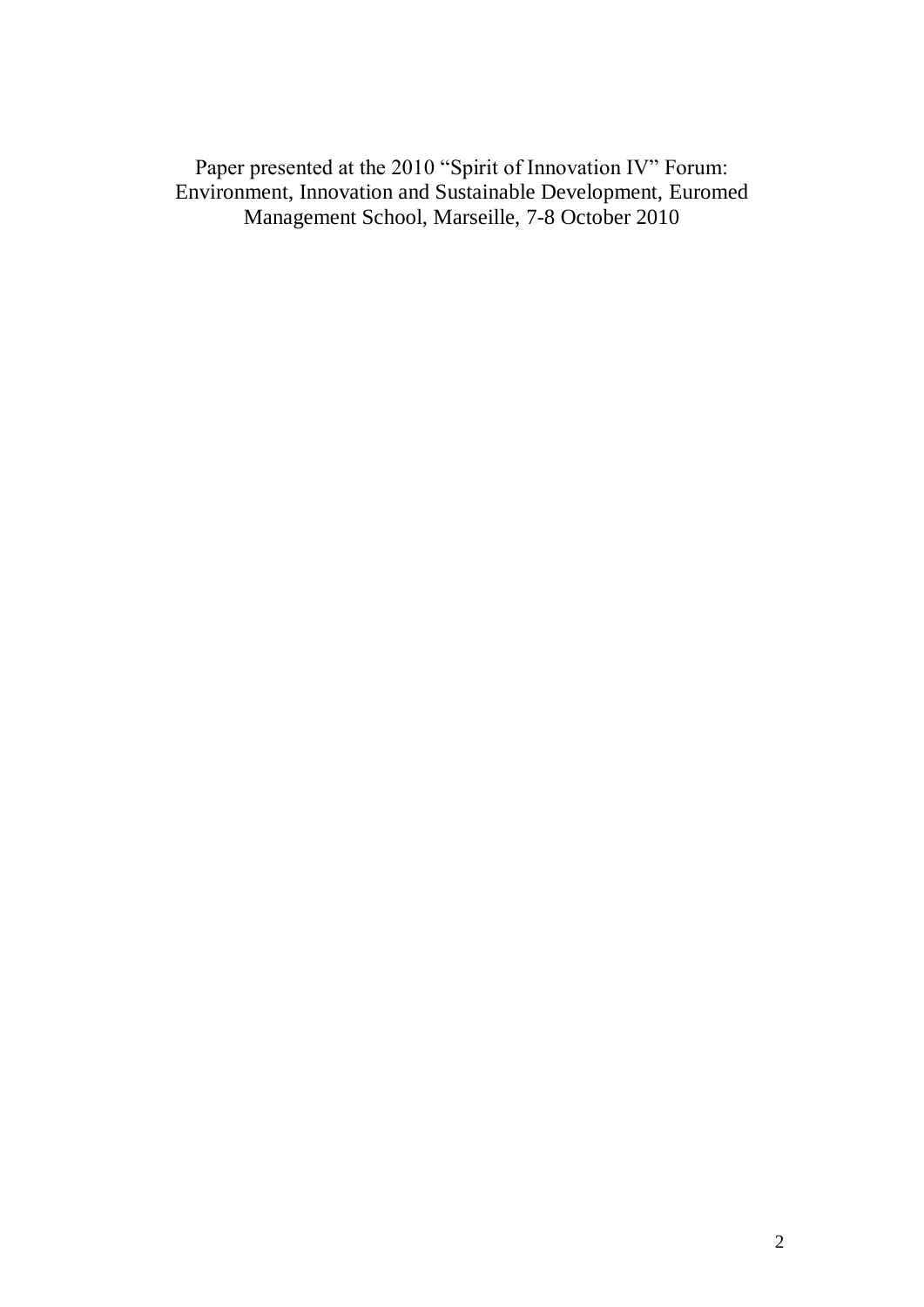# **Abstract**

A theoretical approach is developed to examine the problem of why it is difficult to shift away from the current ecologically unsustainable technological systems. The aim is to identify within capitalism the "political aspects" that enhance, but also undermine, the positive transformational power of innovation policies. As such, this paper follows the approach of Michał Kalecki that identified within capitalism the "political aspects" that enhanced and undermined the positive transformational power of Keynesian full employment policies. That analysis provided the basis for heterodox economists to analyse post-World War II economic policies from a political economy perspective. Using critical realism ontology, this paper provides a heterodox analysis of an economic policy framework that identifies what government and business support as "innovation policies". From this emerges a critique to assist in developing public innovation policies to produce an effective innovation system with ecological sustainability. Three papers that follow this one in this session are case study applications of this approach.

*JEL Classification*: O25; O32; P16

*Keywords*: Innovation policy; Innovation management; Political economy; Sustainable development; Innovation typology; Kaleckian economics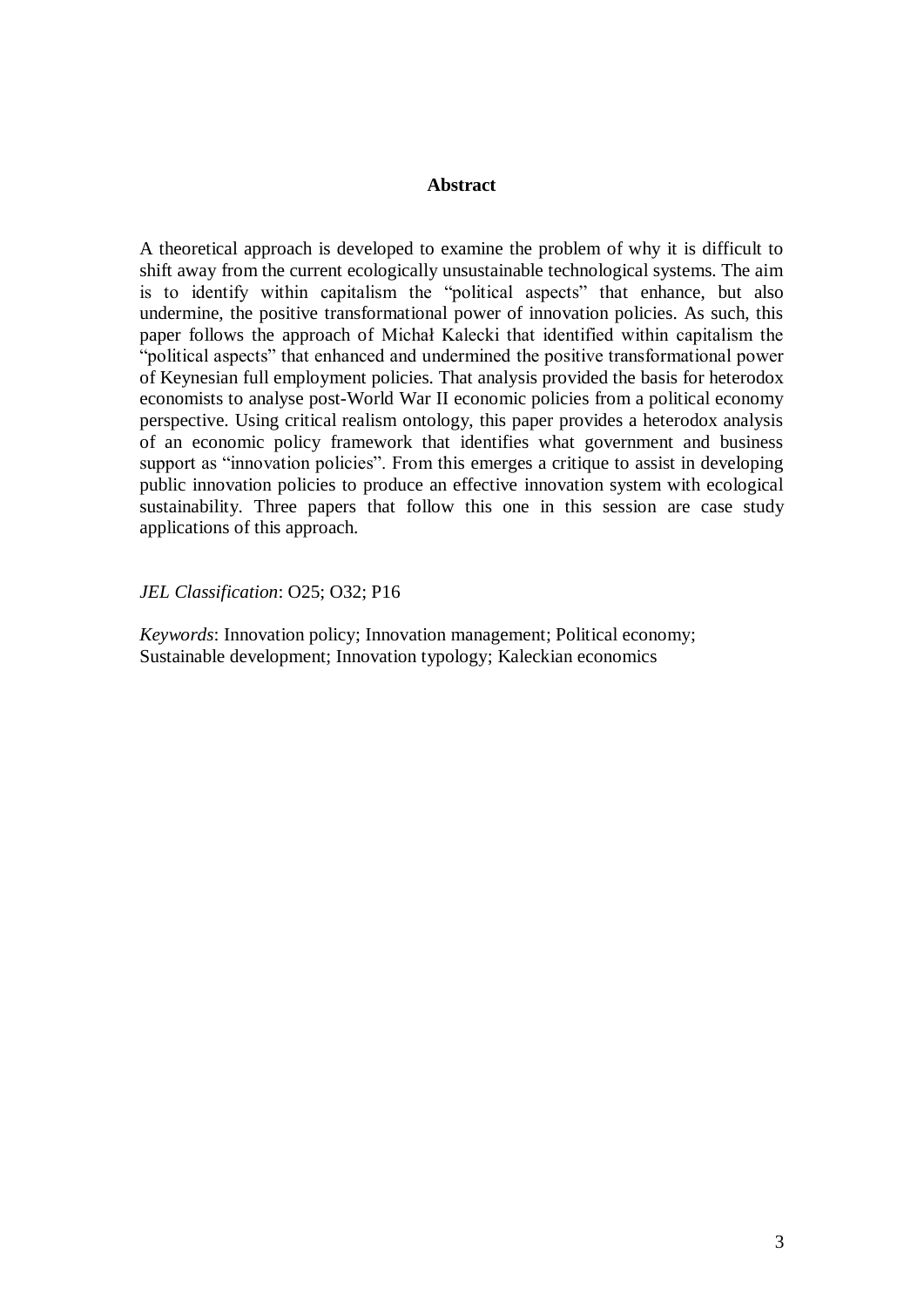## **1. Introduction**

This paper details the Political Aspects of Innovation (PAI) thesis in Courvisanos (2009) and uses this approach to examine the problem of why it is difficult to shift away from the current ecologically unsustainable technological system. The aim is to identify within capitalism the "political aspects" that enhance, but also undermine the positive transformational power of innovation policies. As such, this paper follows the approach of Kalecki (1943) that identified within capitalism the "political aspects" that enhanced and undermined the positive transformational power of Keynesian full employment policies. That analysis provided the basis for heterodox economists to analyse post-World War II economic policies from a political economy perspective. Similarly, this paper provides a heterodox theoretical analysis of an economic policy framework that identifies what business implements as innovation strategies and governments support as innovation policies, in the context of providing concrete benefits to a community. The Australian political economy milieu (as at the late 2000s) has been exemplary of how the PAI approach can be used to appreciate the undermining of the transformational power of innovation towards an ecologically sustainable economy. As a result, examples from Australia will illustrate the propositions in this paper. Deeper empirical applications of the PAI approach are provided by the remaining papers in this session of the Marseille Innovation Forum.

In this analysis, the issue is not the technical creativity and knowledge that leads to invention. As Tidd et al. (2005, p. 92) notes, invention denotes the "first combination of ideas around a concept". Thus, there is the technical conception to solve a problem (e.g. the light bulb was invented by Humphry Davy in 1802 but the light did not last long), however there also needs to be a technology system that supports the evolution of the invention idea into a commercially viable innovation. Thus, it was not until 1879 that Thomas Edison"s R&D laboratory was able to produce a long lasting light bulb that had commercial possibilities for adoption (Israel, 1998). Two elements are needed to transform an invention into a successful innovation. One is a technology system that supports the invention, e.g. with the light bulb there was the R&D laboratory to refine the idea and electric generators to 'power' the idea; this is the role of the entrepreneur. The other is government support and encouragement through infrastructure and skill acquisition; this is the role of institutions and culture. In this paper the concern is with the innovation process.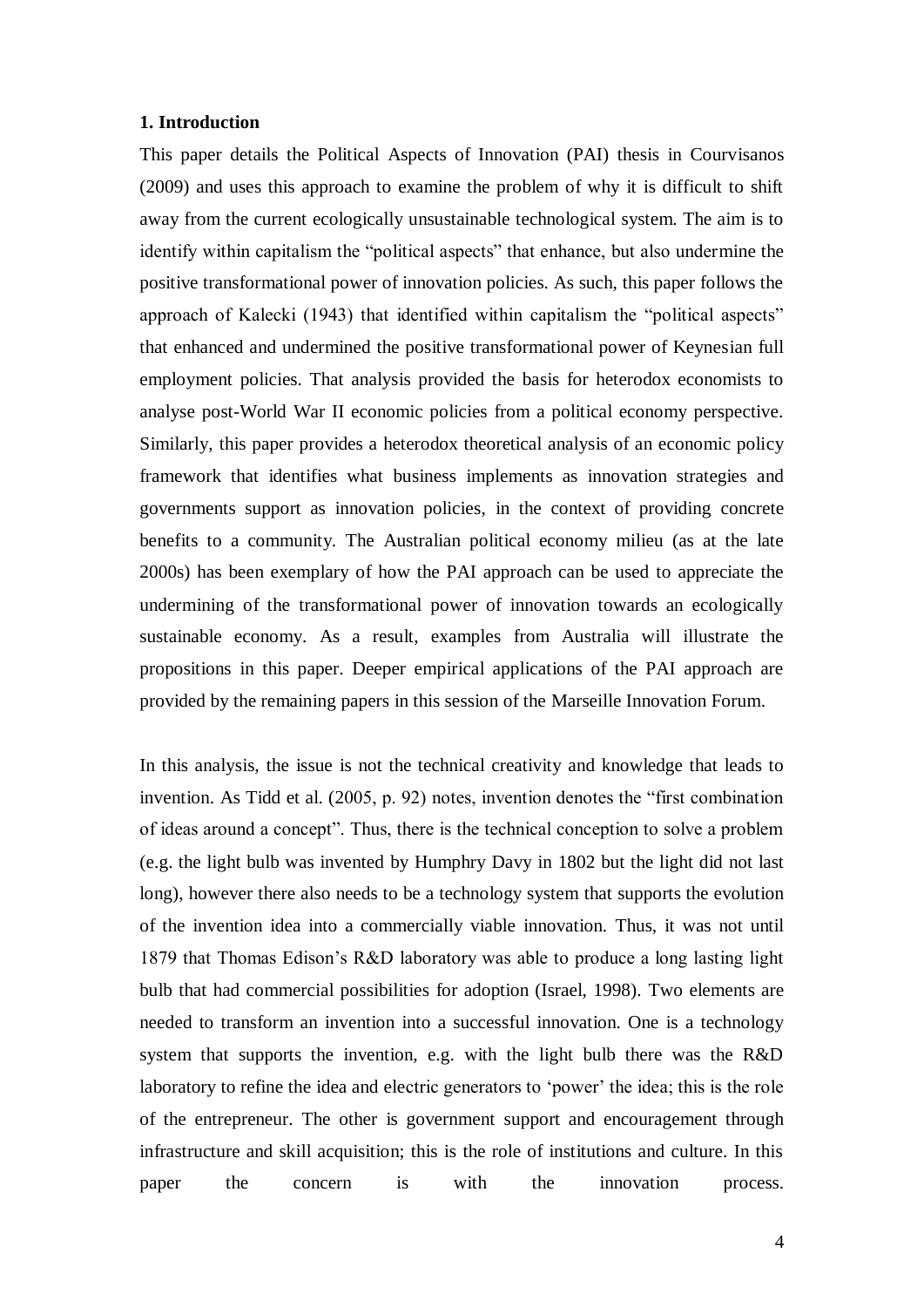The role of innovation stems from Schumpeter (1939)'s long-run perspective, but incorporates the more dynamic short-term cycle and trend perspectives of Michał Kalecki. This allows the introduction of the role of government in innovation via an approach to political economy devised by Kalecki for employment policy. Rothbarth (1942), in his review of Schumpeter (1939), rejects the strict procedural linkage between innovation and investment. Instead, Rothbarth argues that uncertainty created by the innovation process leads to strong dependence of physical investment (whether by equity funds or by leverage with debt funds) on current profits. To Rothbarth, it is this argument which connects Schumpeter to the work of Kalecki. Synthesis between Schumpeter and Kalecki, identified by Rothbarth, provides the starting point for this critique of the role of innovation and public innovation policy in the current situation where there is a struggle between the monopoly power enshrined in evasive carbon polluting innovation, and the emerging transformative power of new radical ecosustainable technologies.

Critical realism methodology, as propounded by Lawson (1997), is the approach taken in developing a theoretical critique of the current situation in innovation policy and performance. This is done by first providing an overview of PAI in context of sustainable development. The antecedents of PAI are then described, leading to the detailed exposition of PAI and its implications for innovation in a world desperately requiring a new technological and organisational path for a sustainable future.

# **2. Overview of the PAI Framework and Sustainable Development**

The PAI framework enables tracking of business innovation over the period of a business cycle, and identifying the role government policy plays in supporting innovation within the context of the cycle. This framework can be used to evaluate the innovation process in a country, region or specific industry. Governments in advanced developed economies have the policy tools and techniques to encourage and support innovation as a driver of ecologically sustainable development (ESD) during long periods of economic growth (see Courvisanos, 2005). From the private sector, strong profits and consumer demand could promote what can be identified as *transformative innovation*, redirecting the trajectory of economic development towards ESD. Yet the dilemma from the PAI perspective is that this form of radical innovation is highly unlikely.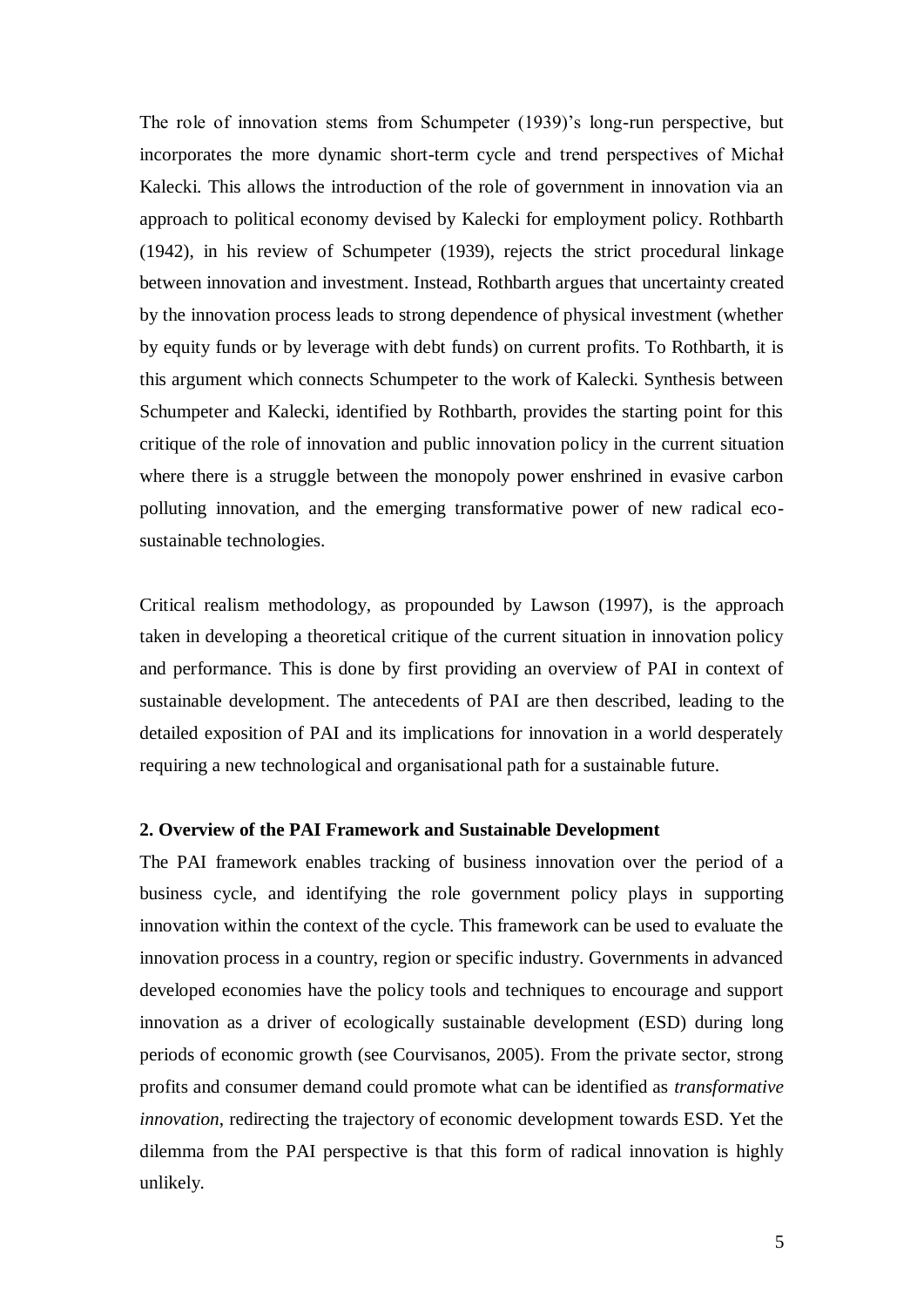PAI sees the encouragement of marketing-based incremental innovation during the boom. This can be identified as *evasive innovation* in pursuit of a traditional economic development growth path by externalising environmental and other negative spillovers. The economic prosperity of the boom brings with it strong profits and rising economic wealth that should support ecologically sustainable innovation, yet the political economy rationale explains why during a long economic boom a shift to this particular form of transformative innovation is highly unlikely. After a deep recession, the opportunity for transformative innovation is much greater, given a period of slow economic development and the maturation of technologies. Yet, the lack of profits and demand are constraints on the innovation process at the time when it is seen as most conducive. This is the dilemma that is investigated here.

The PAI approach identifies three fears that capitalists have with innovation that result in conservative innovation strategies that sustain evasive innovation: (i) Loss of economic control - where innovation encourages new entrants to the market, thereby jeopardising incumbents market control and the value of their innovations; (ii) loss of policy control - as innovation becomes distributed across a wider society; and (iii) loss of industrial control - where innovative processes dissipate industrial relations management and control away from the monopolistic power source, while altering the power balance between factions of capital. These fears vary in their effect on business innovation strategies over the course of the business cycle, and also influence strongly the implementation of public innovation policies that support incumbent capitalists" powers. The strong economic boom of the first decade of the  $21<sup>st</sup>$  Century is an example of how incumbent power in the financial sector and electronic information technologies enabled the development of a strong financial innovation system that was supported by public policy. Such incumbent power has emerged as a powerful force to prevent the type of Schumpeterian radical innovation to eco-sustainability that is required out the Global Financial Crisis recession of 2007-2010.

The aim of this critique is to understand the political economy difficulties of business innovation management towards ESD. Further, to appreciate the role of public innovation policies in developing innovation systems with ecological sustainability which can work effectively within a politically acceptable range of inequality and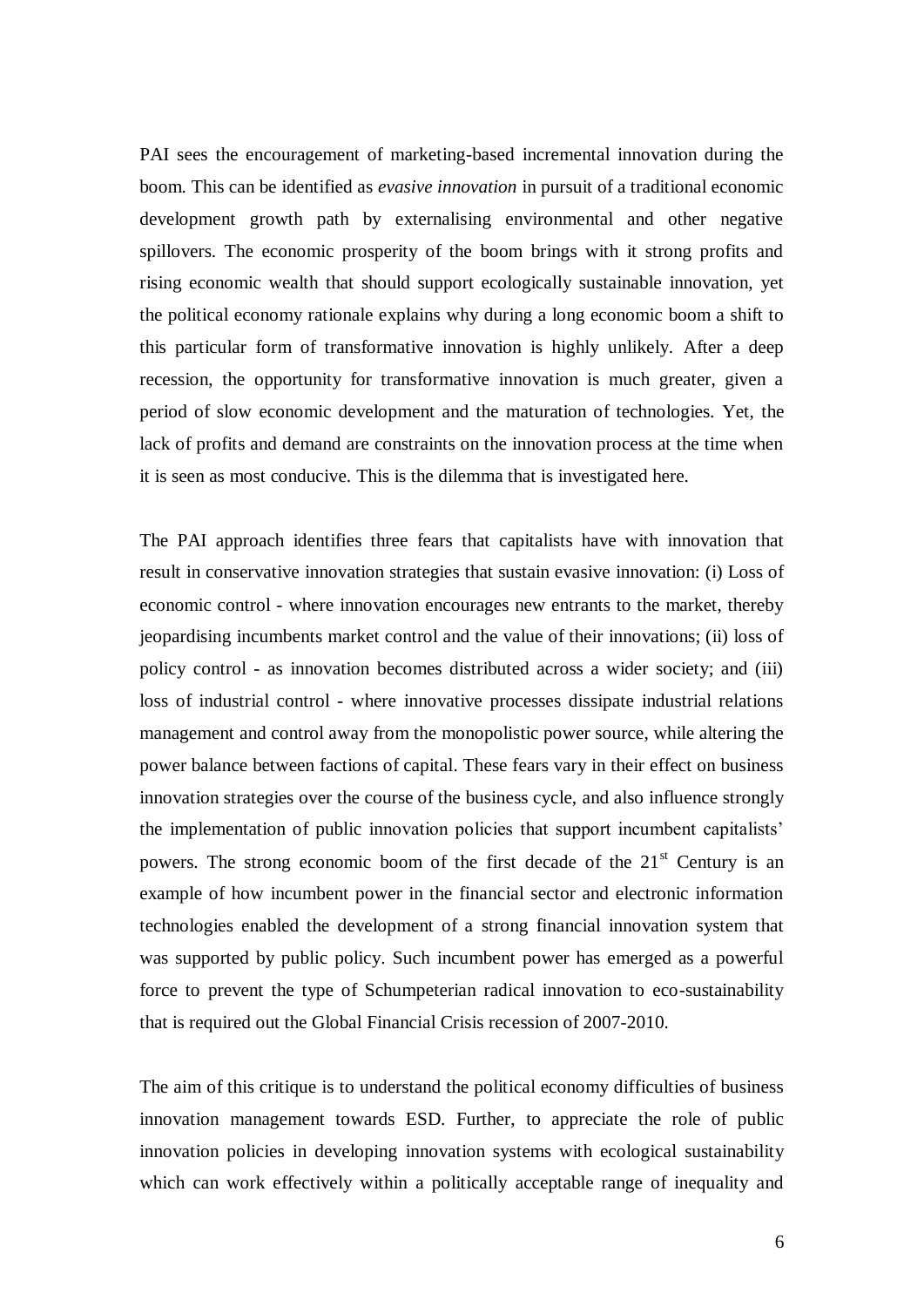instability. The paper"s adoption of the PAI framework aims to derive political economy implications for an eco-sustainable innovation system into the future. Also, this approach allows for any conjectural economic history of an economy, sector or industry to be researched in order to reveal how innovation strategies and policies impact through the course of a business cycle and the consequence this has for longrun development of innovation. Application of this framework is provided in the following three papers in this session.

## **3. Schumpeter and Kalecki on Innovation**

1

Still the best definition of innovation comes from Joseph Schumpeter, who began the modern-day research into innovation. Schumpeter defined innovation in five forms: (i) new products unfamiliar to consumers, (ii) new methods of production or new ways of handling commodities (processes), (iii) opening up new markets not entered into previously, (iv) new sources of supply of raw materials or half-manufactured goods, and (v) new organisation of the competitive structure of an industry (Schumpeter, 1938, pp. 63-66). In the context of the discussion that follows, it is interesting to note that Kalecki (1954, p. 158) identifies innovation with a very similar list of phenomena to that of the five forms by Schumpeter. All five forms are transformational as they lead to what Schumpeter called, "creative destruction" – destroying the old forms of accumulation and replacing it with new forms. These transformations work through innovation processes which are bounded by the specific institutions and political frameworks (or political economy) that influence the development of any particular innovation. $<sup>1</sup>$ </sup>

Schumpeter (1939) is a massive two-volume thesis on the processes of innovation and their absorption into the capitalist business cycle mechanism. For Schumpeter, this mechanism is a complex interaction between three classes of cycles. Major innovations initiate long wave (Kondratieff) cycles in which the boom develops from thorough far-reaching changes of the "technology system" (Freeman and Perez, 1988, p. 46). The roughly ten-year Juglar investment cycles provide the accumulation of capital stock to impel technology systems forward. Schumpeter saw the trend of Juglars forming the long waves, with a strong accumulation process carrying the

<sup>&</sup>lt;sup>1</sup> For example, the innovation path of military technology is heavily circumscribed by the particular needs of warfare, from Spartan hoplite to USA stealth bombers. Jones (1987) explains these processes.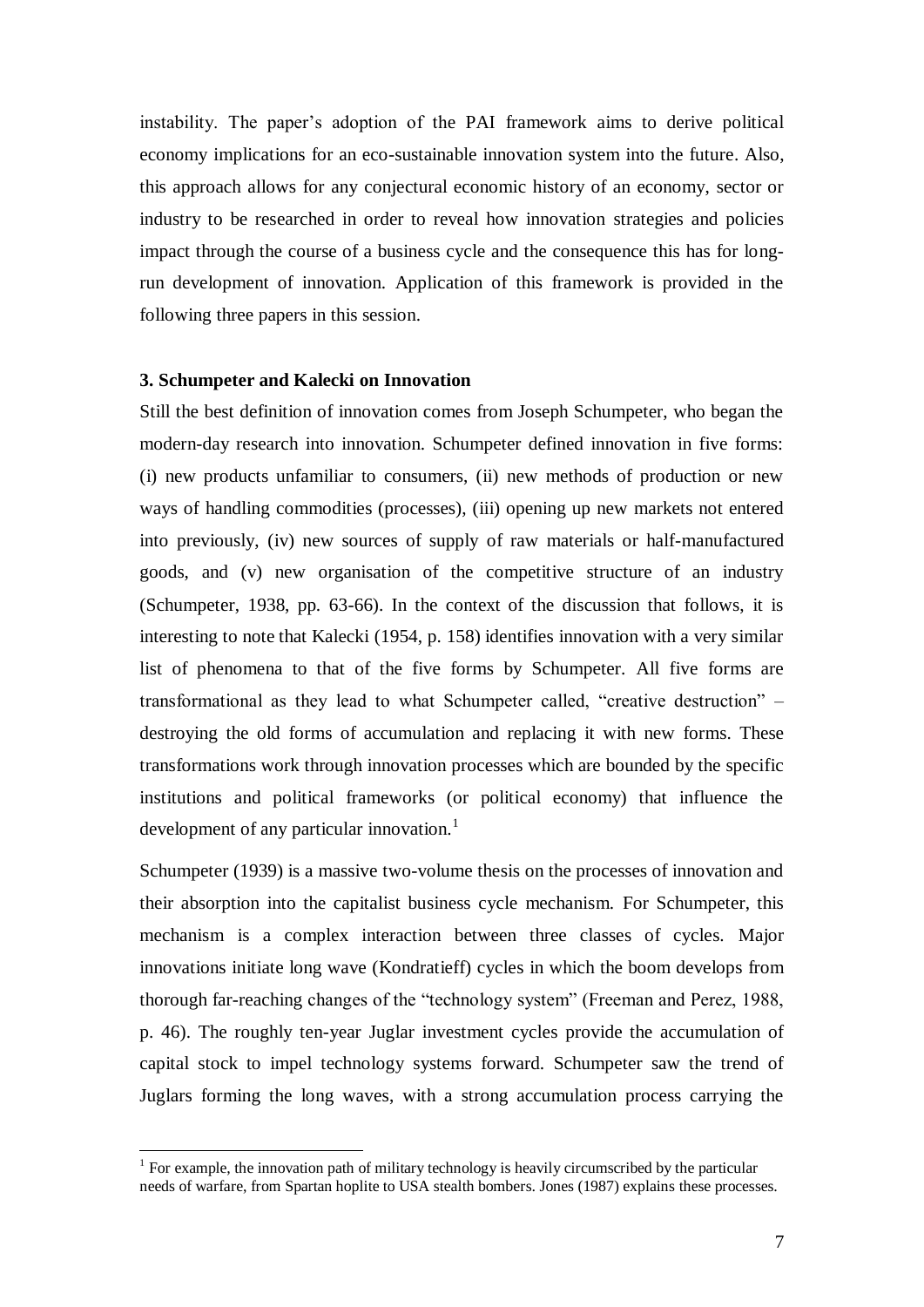technology system on the upswing of the long wave. The roughly forty-month inventory (Kitchin) cycles reflect demand for the end products and whose trend forms the Juglars. Coincident trough in all three cycles results in deep recessions. In essence, Schumpeter argues that there would be no business cycles with deep recessions if not for the clustering of innovations around technology systems that leads to bunching of investment in order to implement (or commercialise) these innovations.

In his review of Schumpeter (1939), Rothbarth (1942, p. 227) argues that the profit link to investment, so crucial in all of Kalecki's work, is the "adaptation mechanism" that enables the bunching of investment (in Juglars) behind some long-run innovation "impulse". This turns Schumpeter's long-run supply-side process into one that is centred on effective demand. Thus, the influence of effective demand is based on the speed and strength of diffusion of innovation as determined by the ability of firms to invest in innovation out of profits. Time lags in investment are crucial in the innovation process, as Kalecki emphasises but Schumpeter rejects.

Rothbarth's assessment of Kalecki's work was based on the complete re-investment of profits in Version I of Kalecki"s business cycle model from the 1930s. This was only the beginning of a major lifelong investigation into cycles and growth. In this version, a dampened cycle results with growth coming from exogenous shocks. Cycle Version II in the 1940s introduced semi-autonomous development factors, notably innovation, to "…engender a long-run upward trend" (Kalecki, 1954, p. 151). Finally (two years before his death) in Kalecki (1968), cycle Version III makes innovation specifically endogenous to the investment process, thus integrating the cyclical shortterm with the long-run growth trend. Thus, the trend and cycle should not be considered separately. For this final version, inventions that are commercialised through investment "…add to profit expectations over and above those generated by the movement of demand in the course of the cycle" (White, 1999, p. 347), leading to a cumulative process of cyclical growth. White (1999) identifies two reasons in Kalecki (1968) to account for this. One is increased productivity in the form of process innovation that incorporates technical progress in new capital equipment, making the previous capital stock technologically obsolete. The other is product innovation coming from the stimulus to investment arising from entrepreneurs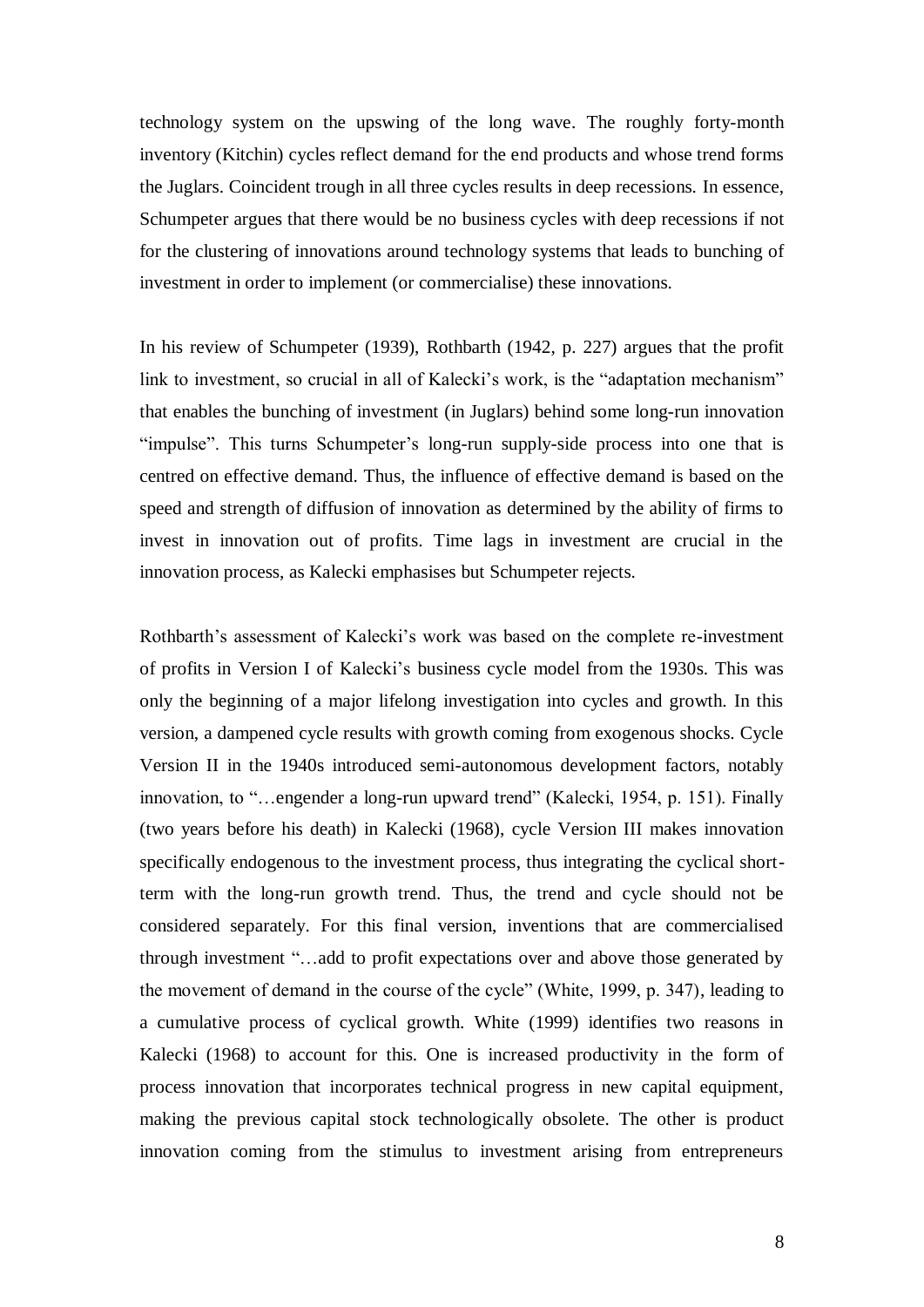wanting to be the "...first to avail themselves of the technical novelties" and thus adding a new level of demand (Kalecki, 1968, p. 269).<sup>2</sup>

At this point of the analysis when effective demand has been clearly established in the innovation process, Kalecki"s approach can be linked back to Schumpeter. White (1999, p. 350) recognises "…the stream of inventions underlying the process of innovation could be sufficiently erratic to provide the irregularity in economic behaviour necessary to produce deviations in demand and output from those anticipated by producers." With the diffusion of successful innovations, Courvisanos (1996, pp. 114-39) shows that these deviations can be seen as triggers for cyclical investment turnarounds in periods when commitment of orders to investment is highly susceptible, either as too high (over commitment at expansion peak) or too low (under commitment at contraction trough). There can be reinforcement of this process by the inventory mechanism, in that any small upswing of an inventory cycle at the trough of a business (or Juglar) cycle provides a favourable climate for the spread of investment embodying innovation. This is particularly helpful for explaining the most difficult aspect of any cycle, the rise out of a contraction. In this respect bunching of investment occurs as per Kalecki, with the stimulus from clusters of "basic" innovations as per Schumpeter (Courvisanos and Verspagen, 2002).

From the effective demand perspective, it is the accumulation process which forms a chain of short period situations that determines the long-run economic growth path (Kalecki, 1971, p. 165). In support of this perspective, Lowe (1976, p. 10) explains that the long-run "secular process is, in fact, an abstraction derived from a sequence of shortterm movements, the latter being the only "real" processes". Courvisanos (1996, pp. 156- 9) specifies how the accumulation process, stimulated by innovation, unfurls a long wave trend line out of the short-term investment cycle whilst impacting on profit returns at the margin. The susceptibility concept of tension felt by entrepreneurs in relation to their fragile confidence is the mechanism that drives accumulation in innovation and provides the link from short-term business cycles to long waves. A "constellation" of successful incremental and radical innovations that cluster together, applying new basic

1

<sup>&</sup>lt;sup>2</sup> White (1999, p. 350) identifies a third reason from a Sraffian perspective. This is the stimulus to investment "arising from changes in relative profit rates as a result of changes in technology."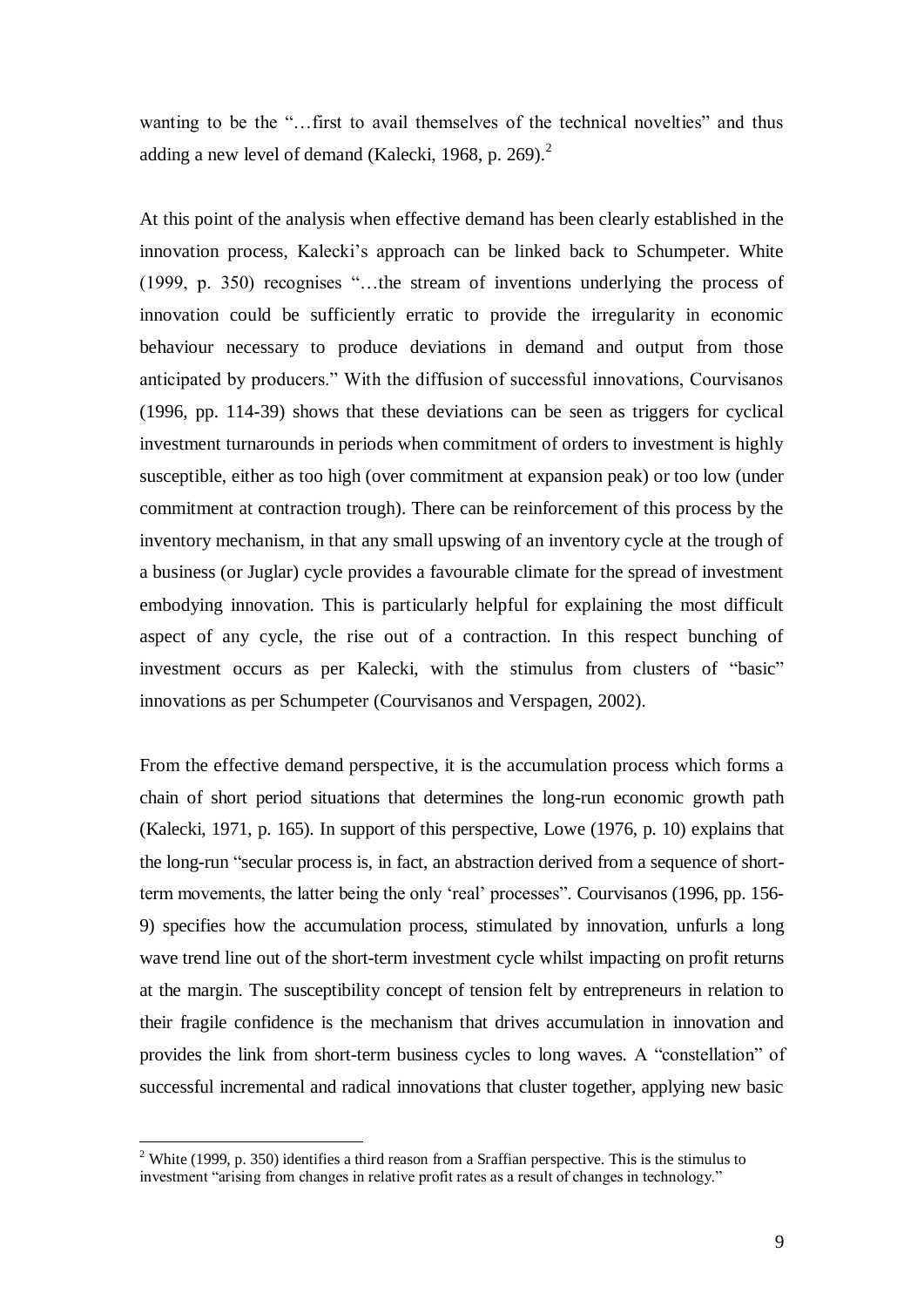scientific principles (Freeman and Perez, 1988, pp. 4607), ameliorates the susceptibility of entrepreneur-owners to accumulation, providing strong investment expansions and pushing up the long-run trend of economic activity. On the other hand, monopoly control of technology systems by relatively conservative entrepreneur-managers intensifies susceptibility to provide less potent expansions and possibly even reducing the long-run path of economic activity.

Effective demand also has important consequences in terms of the innovative potential of an economy. Demand-pull innovation theorists, led by Kaldor (1966) at the macroeconomic level and Schmookler (1966) at the microeconomic level, have produced a plethora of studies identifying the causal sequence from scale economies achieved through expanded demand that increase the rate of investment and thus determine the rate of innovation. Fontana and Guerzoni (2008) distinguish between the Schmookler market size demand-pull hypothesis that induces primarily process innovation and the Myers and Marquis (1969) user-led demand-pull hypothesis popularised by von Hippel (2005) which induces chiefly product innovation. Kalecki clearly recognises this sequence, despite having identified the innovation-driven process. Kalecki places demand-pull innovation into an appropriate effective demand context by viewing both hypotheses as "part and parcel of "ordinary" investment" demand (Kalecki, 1954, p. 158). This occurs, for example, when there is R&D investment by large firms stimulated by strong sales or investment in the user industry, both demand-inducing innovations evidenced through intellectual property rights. Courvisanos (1996, p. 42) calls this "endogenous" innovation.

Within this innovation-investment Kaleckian process is the basic model for cycles and trend of a capitalist economy with no state apparatus. Governments, by becoming heavily involved in innovation and investment policies add a political economy element to this cycle and trend which Kalecki did not explicitly develop. However, there is a political economy model that Kalecki developed in relation to employment policy and its impact on cycle and trend. The next section outlines this model.

## **4. Kalecki's Political Aspects of Full Employment**

What does "political aspects" mean in terms of economics? Let us first examine it from the perspective that Kalecki wrote about it in 1943 in the context of the Great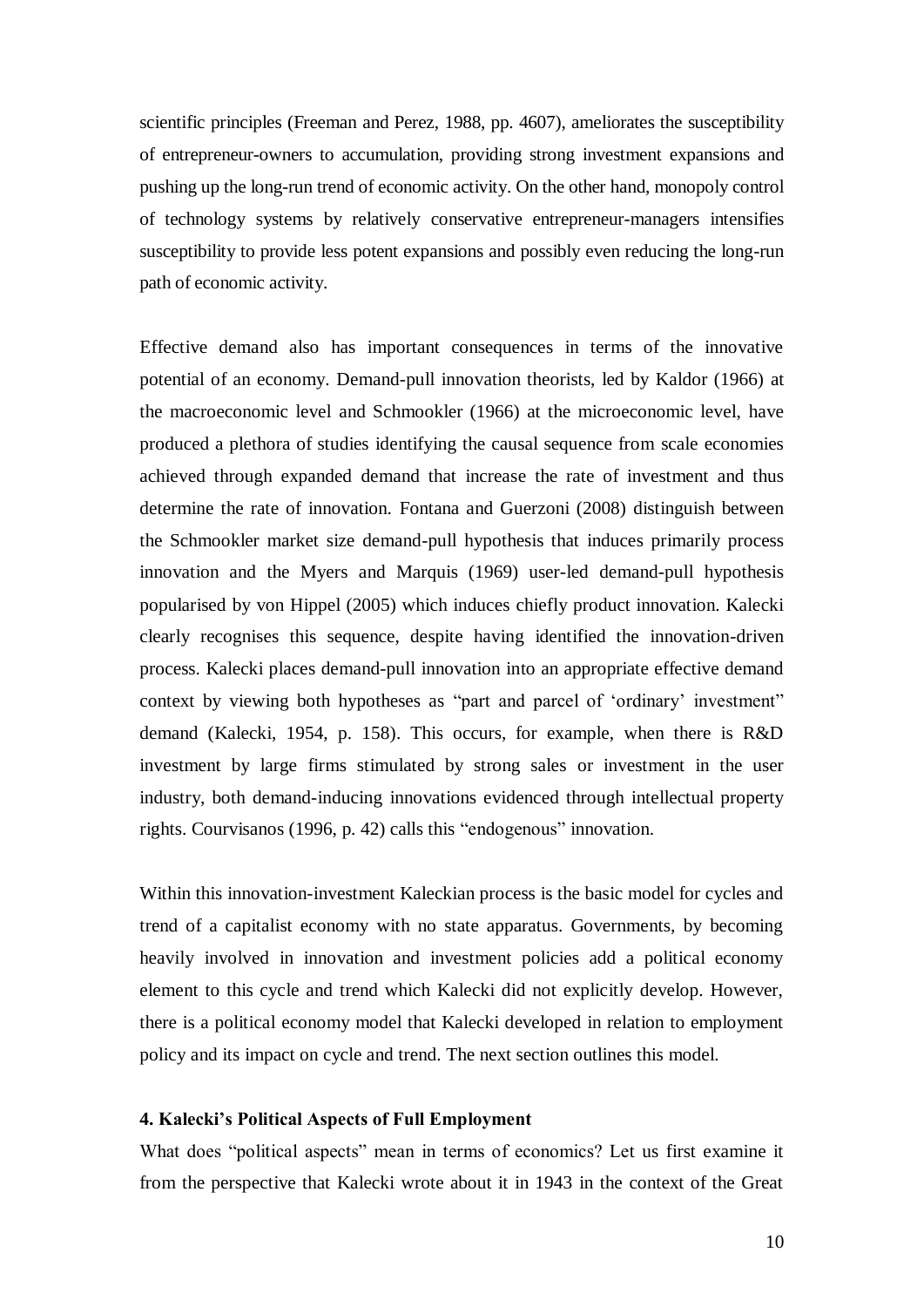Depression experienced through the 1930s. In his extensively quoted article, *Political Aspects of Full Employment* (1943) – referred to as PAFE - Kalecki developed a Marxian class analysis where the capitalist class prevails over the political institutions of society. As such, this approach to full employment policy and its inability to be sustained appreciates the causal mechanism that exists behind the cognitive veil of the reality of continued unemployment (Jespersen, 2009). It takes critical realist ontology to recognise at the analytical level an economic landscape that is not conducive to maintaining full employment, despite the economic tools to achieve it, and all the goodwill of policy makers to bring it about.

Kalecki identified various political "stop-go" actions operating over the period of a business cycle. That is why this analysis has been dubbed "political business cycles". Profits begin to be squeezed at the top of the boom as consumption spending slows down. Capitalist entrepreneurs have the exclusive control of accumulation, and under these profit squeeze conditions they make the decision to reduce their investment spending, which turns the pure capitalist business cycle into a contraction phase. Keynesian macroeconomic policies provide the method by which this contraction can be prevented and full employment maintained. This is through stimulation of effective demand *via* raising government spending, reducing taxes and lowering interest rates (with increased money supply). These three policy instruments can be employed to affect an expansionary impact on the economy. This policy troika again has been implemented in the aftermath of the 2008 Global Financial Crisis (GFC).

Keynes (1936) expressed faith that the power of his effective demand idea will be used to stabilise the business cycle at full employment. Kalecki (1943) also recognised the powerful tool of effective demand management by government (since he developed this same analysis in 1933), but he also recognised the stronger power of business interests to prevent this from occurring. Kalecki specified three fears that capitalists have with Keynesian full employment: (i) Loss of *economic* control when demand management policies aim for stability, thus effectively depriving capitalists of both their power to influence economic conditions though their investment decisions and also their power to influence governments themselves. (ii) Loss of *policy* control as governments extend their impact through their own investment spending into areas regarded as business's legitimate sphere of influence (e.g.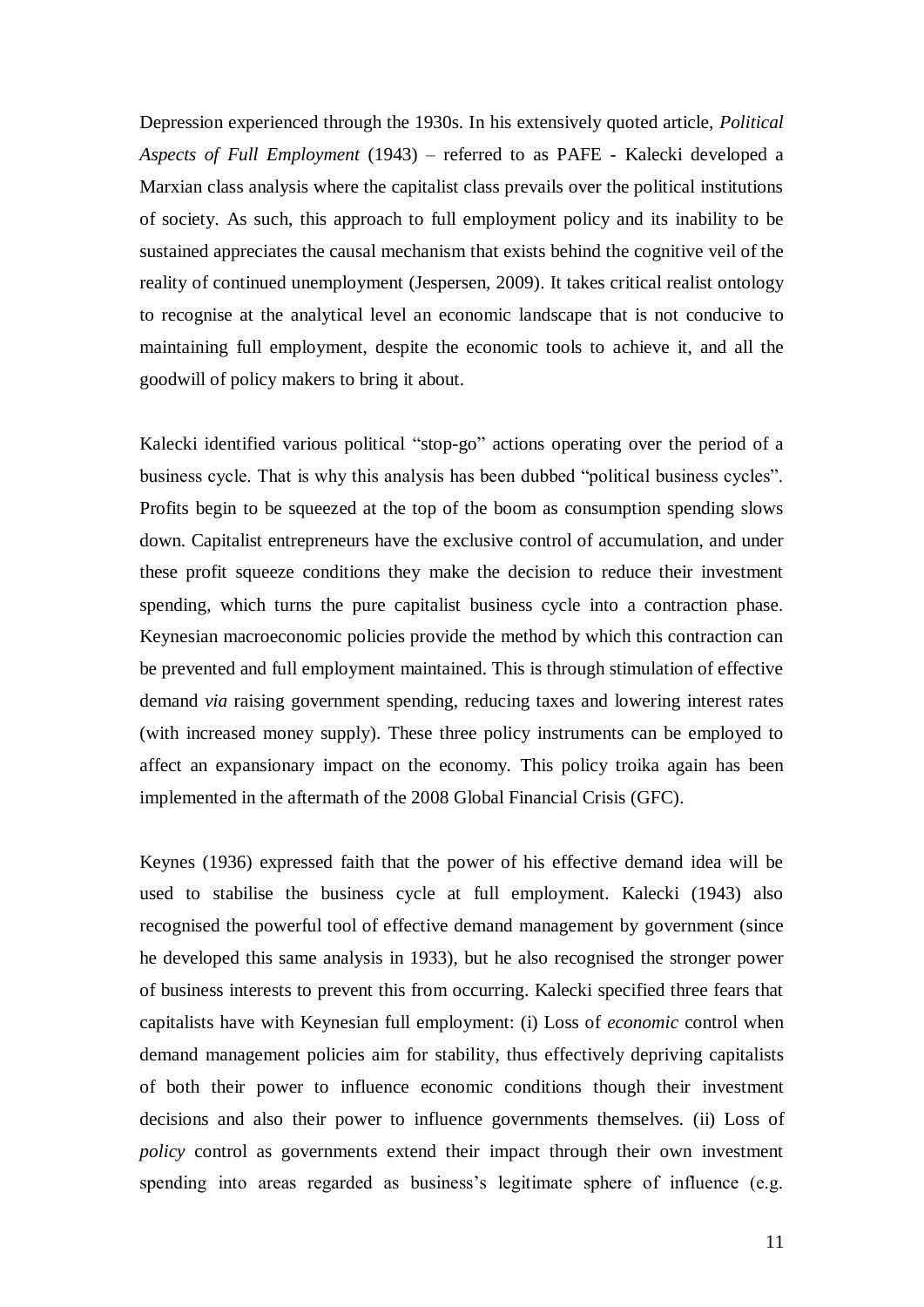transport, public utilities). (iii) Loss of *industrial* control of the workforce if governments are able to maintain full employment over the long-run, so that "the sack' ceases to play its disciplinary role for businesses.

Applying these three fears, a political business cycle (PBC) emerges. Towards the top of the expansion phase of the cycle, the combination of profit squeeze and inflationary pressures manifests itself in a significant negative shift in the state of business confidence. This is reflected in profit rates falling, financial gearing rising and capacity utilisation falling as large capital investment projects come on stream at the time when consumption rates are slowing down (Courvisanos, 1996). Business interests enlist rentier interests to support them in having mainstream economists identify the economy as "unsound" (Kalecki, 1971, p. 144). Pressure is placed on governments to renege on full employment commitments and introduce the "stop" elements of fine-tuning by using policy instruments to dampen effective demand. This ensures the demise of old capital stock and the reduction in real wages, essential in the renewal of capitalism.

The "go" policy elements of government stimulation in effective demand are then used when business interests enlist workers to support them in having mainstream economists declare a slump as detrimental to the economy. There would, however, be strong debate between all these supporters of stimulation as to the precise instruments and extent of their use. A stimulation package allows the cycle to move into a new expansionary phase, with new capital stock coming forward on the basis of innovation in newer technological developments. Old capital stock can then be decommissioned so that utilisation rates are manageable in relation to new investment spending (Galbraith and Darity, 1994, pp. 459-68). Kennedy (1973) provides empirical support in the U.K (1953 to 1971) for a "predominantly" planned "stop-go" policy approach, with technical errors due to poor forecasting playing only a relatively minor role.

Bhaduri and Steindl (1983), Catley and McFarlane (1981) and Steindl (1979) use PAFE to explain the long-run implications of the PBC in terms of a "political trend". These studies draw on the historical developments in advanced capitalist economies to show that the shift in economic policies in the early 1970s from Keynesian "stopgo" policies to Friedman"s monetarism and neoliberalism is due to the same three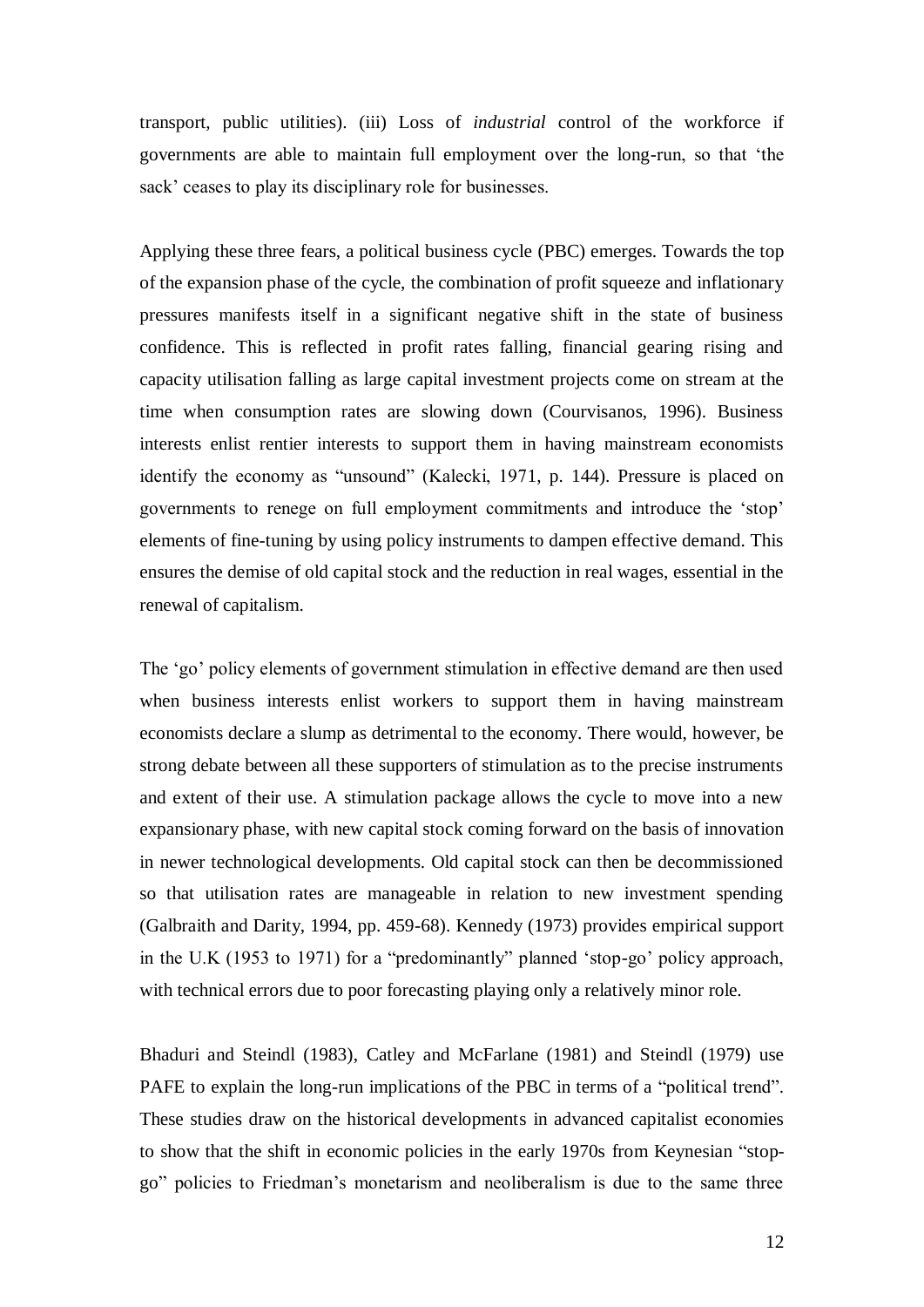fears Kalecki identified in PAFE. The difference is that in this version of the classbased PBC a longer timeframe allows what Mair and Laramie (2002) refer to as "…feedbacks between capitalists and workers over the political and social tensions of full employment to work themselves through." These feedback effects generate rentseeking behaviour by powerful monopoly control interests who form "distributional coalitions" to shift profit shares upwards by establishing obstacles in the road to full employment. These coalitions reduce efficiency and depress the adoption of new technologies in an effort to skew the income shares. Mair and Laramie (2002) provides empirical evidence to reveal the end of the post-war full employment stop-go strategy in the early 1970s coincided with the only significant period of income share turbulence. Aschauer (2000) sets out empirical evidence for the USA that supports this contractionary political trend with the decline of public investment since the early 1970s. Catley and McFarlane (1981) and Otto and Voss (1994) are two studies that provide similar historical evidence for Australia.

The contractionary political trend enabled the capitalist class to assert its economic and social dominance over labour and to cleanse capital of inefficient and oversupplied old stock. This process varies in time over different economies, with the USA leading the way after the 1990-92 recession into a new age of active innovation, stimulating large private investment spending and generating a new expansionary political trend. This expansionary trend consists of a new dynamic in public policy governance that has a PBC perspective as governments support rearmament (and war), tax cuts for the rich, innovation-supported subsidies and allowances, and 'cheap money" in a fragile financial system. Kalecki (1945) identified these stimulatory policies which have been reactivated by the USA at the start of the  $21<sup>st</sup>$  Century.

PAFE raises in policy terms what Harcourt (2006, p.147) calls the "Kaleckian dilemma". As economists, Keynes and Kalecki both provided the policy tools and techniques that have the potential to ensure full employment, even with rising inflation concerns as the economy reaches towards full capacity. Both recognised this inflation threat and developed approaches to manage it. Yet, from a political economy perspective, Kalecki recognised that full employment is unattainable. Having Marxist perspective and critical realist ontology, he accepted this dilemma as inevitable since it exists because of the contradictions of capitalism itself.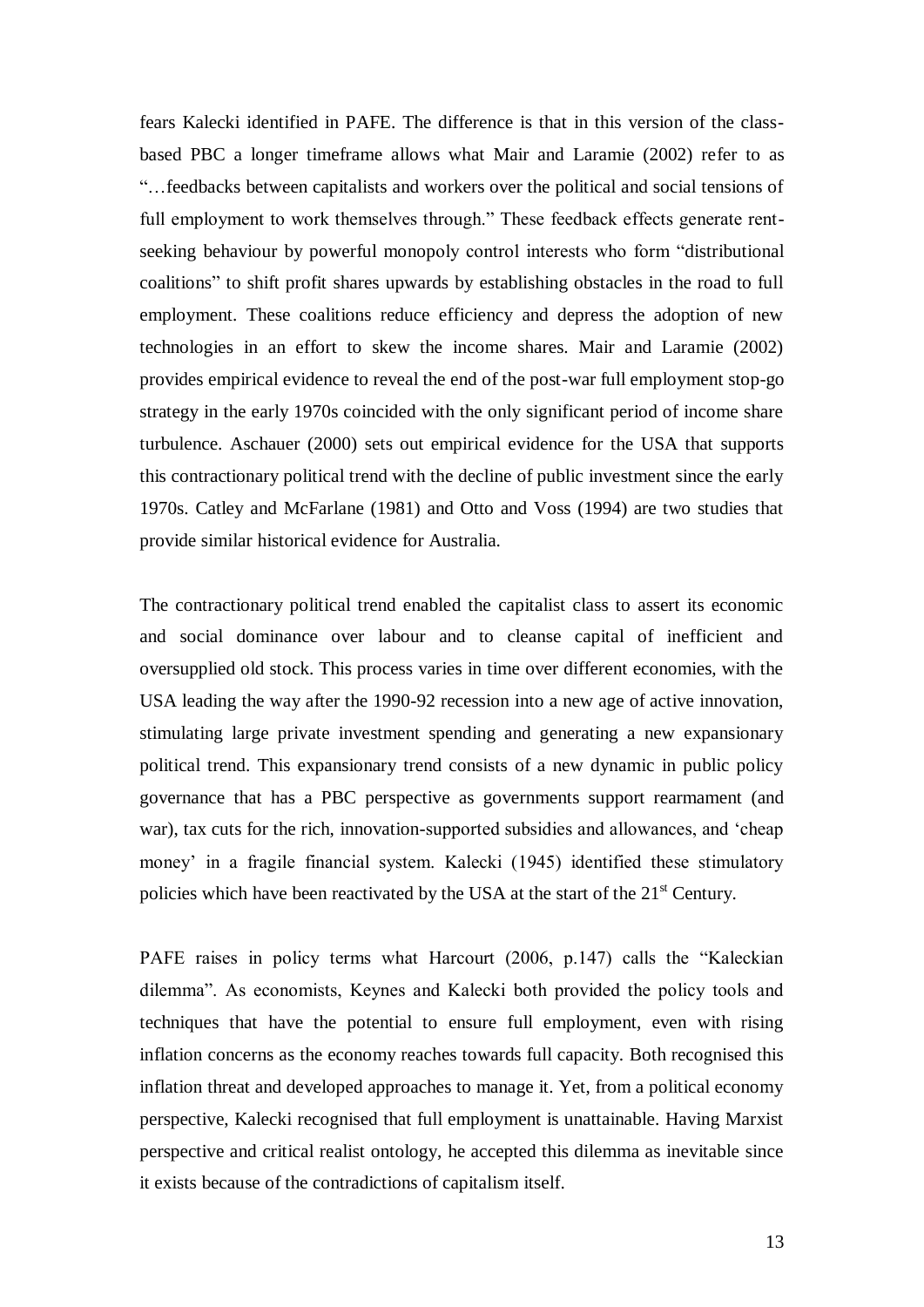#### **5. Political Aspects of Innovation**

In this section, the PAFE approach is appropriated to critique the process of public innovation policy-making using the same critical realist ontology. Whereas above in the PBC story innovation played only a minor role, in this section innovation is the central character around which policy revolves. Immediately after World War II (WWII) all the developed economies pledged allegiance to attainment and maintenance of full employment as the panacea for the inherent crises of capitalism. This approach was rejected in the 1970s, with emergence of the contractionary political trend as described in the previous section. This, however, raised a significant concern. With no direct employment public policy stance in advanced capitalist economies, conservative budget-balancing fiscal policies provided no (or limited) stimulus out of business cycle troughs. The policy framework thus became one that was more closely related to Kalecki (1945), with government policy aiming to stimulate private investment that incorporates some level of technological innovation.

Innovation is incorporated into investment theory as innovation alters the incentive to invest by changing the cost of production or altering product demand to raise profitability. Kalecki (1968) and Laramie and Mair (2007) both imply technical progress in their investment function specifications but only indirectly, the former by theory and the latter by empirical estimation. Salter (1966) links the inducement to invest to new technology by utilising a vintage capital model in which innovation is embodied in capital equipment. Thus, governments have developed innovation policies aimed at stimulating investment with innovation, which Porter (1990) has seen as crucial in building a nation"s competitive advantage. Such policies work through various approaches like rearmament, R&D subsidies, technology park infrastructure like incubators, tax credits, and supportive income tax cuts for the higher income groups. This shift from direct employment policies to stimulating investment policies is exemplified by the reduction in emphasis on tariff protection policies that support employment in mature protected industries. Reduction in tariffs aims to stimulate innovative activity (Sener, 2001), while innovation public policies aim to guide and support transformation of the economy into a new technological age, with employment seen in the role of a useful spillover (or externality) to the technological imperative.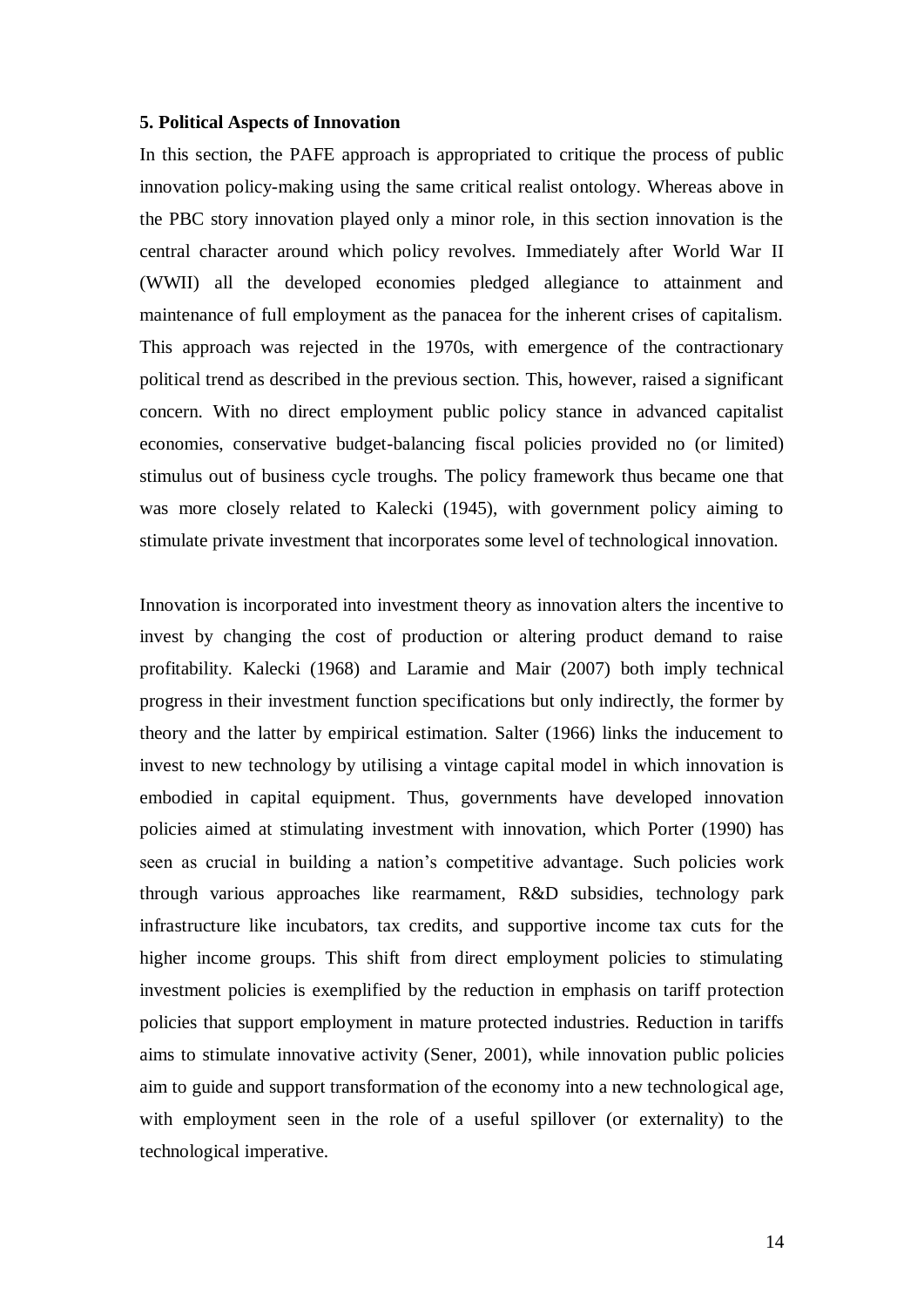PAI can be recognised throughout all historical periods of capitalism, but it took on a more significant role with the shift from protection to innovation. Appreciating how the PAFE analysis works, the PAI approach adopts the same approach by identifying three fears that capitalists have with robust innovation. Specifically they are:

- (i) Loss of *economic* control with respect to individual market power as innovation encourages new entrants that have the potential to reduce the incumbents' market share and ability to control the market. Along with this comes the fear of the lack of adequate financial capital to support incumbents" innovations. Governments have various innovation policies to support the incumbents; notably, R&D subsidies and tax concessions for incremental innovations, patent protection and other intellectual property rights (IPR).<sup>3</sup>
- (ii) Loss of *policy* control as innovation becomes distributed across society through the public institutions and public infrastructure that create the national innovation system. Governments have developed various strategies that support incumbents to regain some policy control, notably deregulation, privatisation, public-private infrastructure programs and public contracting.<sup>4</sup>
- (iii) Loss of *industrial* control of the workforce if governments maintain industrial relations policies that reflect the full employment-type high-union membership structure of the first twenty years after WWII. Governments have introduced new industrial relations policies aimed at supporting and encouraging "flexibility" in the workplace in the name of innovation. This flexibility relates to the ability of firms to lower labour cost and structures which reduce marginal costs of old technologies, delaying introduction of new product and process innovations. 5 Such flexibility includes established firms engaging in enterprise bargaining contracts with employees and unions to ensure stability without industrial action (for the firms) and job security (for employees/ unions). Innovative new entrepreneurial firms in related industries (e.g. renewable *c.f.* fossil fuel energy) are factions of capital that threaten this cosy industrial management deal. Therefore, the focus of "industrial control" is not only on industrial relations with employees *per se*, but also on how innovation

1

<sup>&</sup>lt;sup>3</sup> For evidence of this, see Perez (2002).

<sup>&</sup>lt;sup>4</sup> For evidence of this, see Patel and Pavitt (2000).

<sup>&</sup>lt;sup>5</sup> For evidence of this, see Harcourt (1997).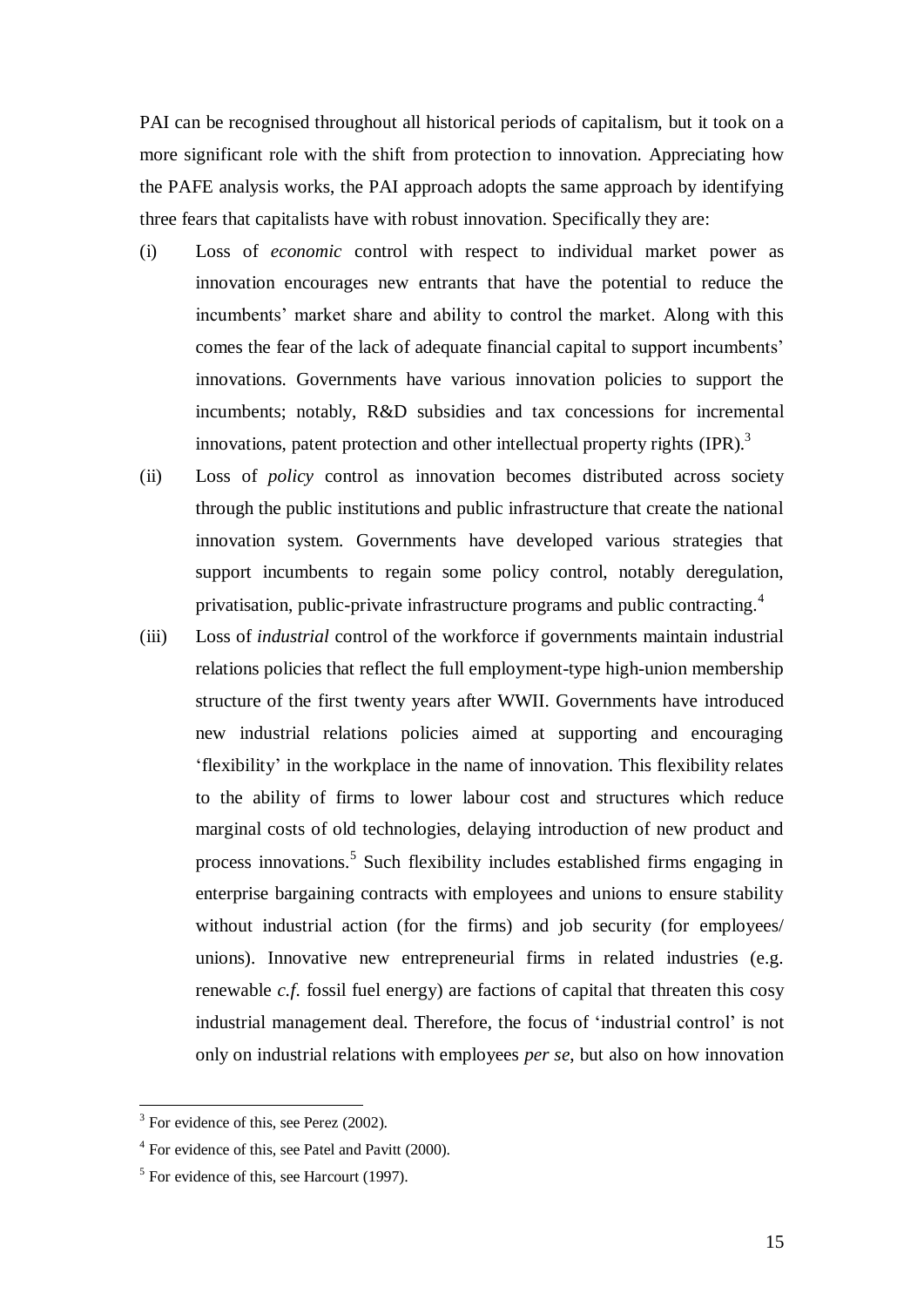and its flexibility in labour processes affect the power balance between different factions of capital

As with PAFE, PAI is a class-based approach over the PBC. It is based on rentseeking "distributional coalitions" formed in specific industries by established powerful firms in the context of the three PAI fears that vary in intensity and effect over the phases of the business cycle. Towards the top of the expansion phase of the business cycle, the negative shift in the state of business confidence identified above has implications for innovation. Incremental innovation is strongly working through all the industry sectors in order to reinforce benefits of prior significant innovation with minimal new investment. Pressure is placed on governments to underpin minor innovation by increasing their efforts to ensure minimising capitalists' loss of economic, policy and industrial power. Strengthening policies (and more effectively enforcing existing policies) that support incremental innovation can be applied in a boom period with minimal negative political repercussions. Such policies include increased privatisation of established areas of the public sector with easily available funding; stronger pro-business industrial relations with increased efforts to lower wage share (not necessarily lower absolute wages) and thus retain old technology; greater IPR support for established large companies emboldening them against increased competition from new small entrepreneurial players. In booms, there is a coalition between powerful industry players (both firms and unions) to ensure benefits of the boom continue to accrue to the incumbents. This also includes attempts to ensnare employees/unions support with enterprise contracts that include higher wages, even if the wage share is falling.

All actions above undermine "true" transformational innovation and encourage "spindoctoring' by powerful commercial organisations. This ensures the sedation of radical innovation that could be transformative, preventing stimulation of new activity during the cyclical expansion. Renewal is delayed. Any delay in transformational innovation means that much of the financial resources in the boom are siphoned away to create financial bubbles. This "bubble mania" has been identified in two different decoupling mechanisms that separate the real and financial economic sectors. Both mechanisms are influenced by Schumpeter"s recognition that the roles of entrepreneur and financier as interdependent (Schumpeter, 1939, p. 104). Perez (2002) identifies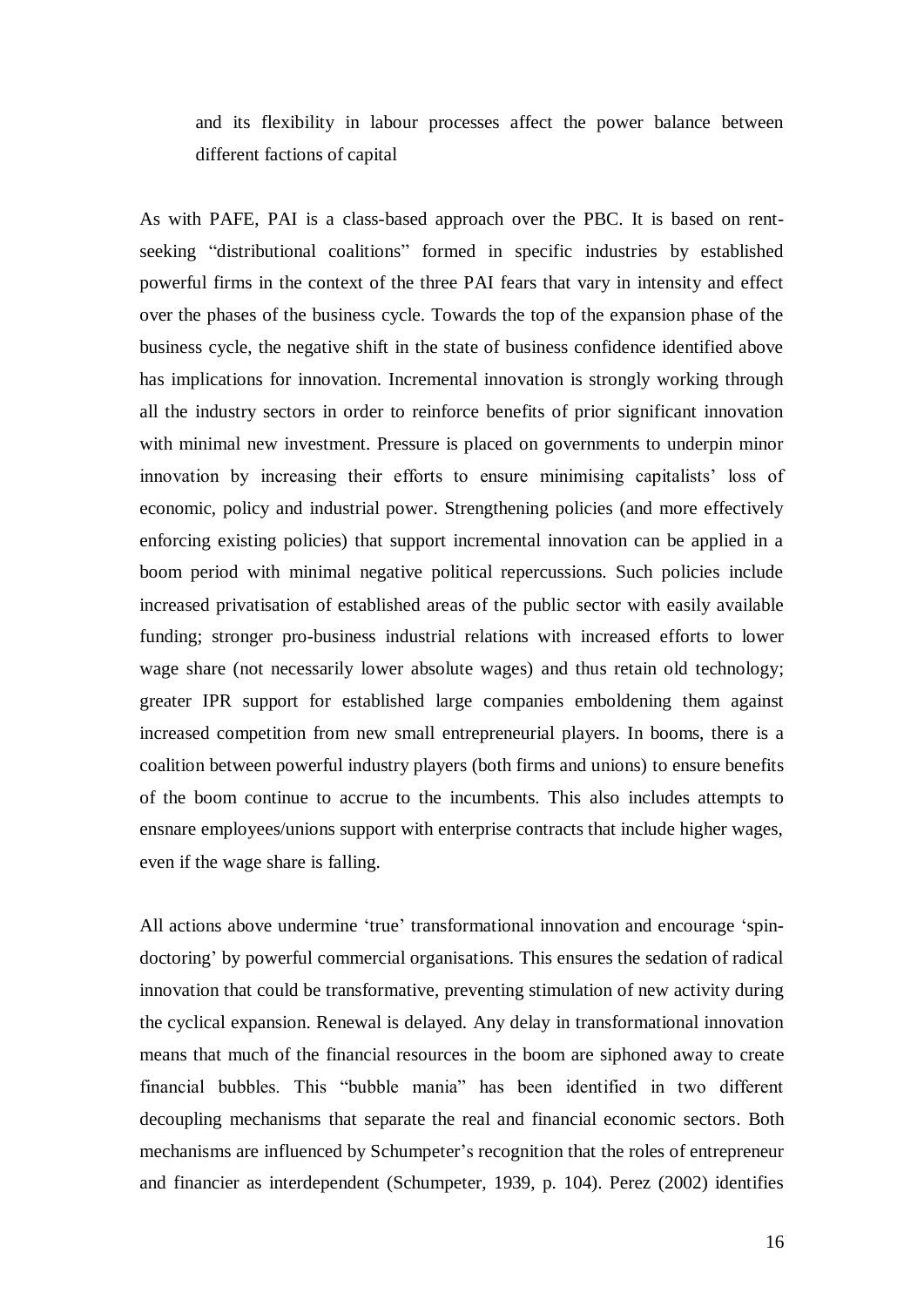the *first* "bubble mania" as a hiatus between installation and deployment of new technology. This is a period when the new technology is exploited in a reckless frenzy of "irrational exuberance" for capital gains on any business plan that has a link to the newly installed technology (e.g. 1840s USA railway boom and the late 1990s global dot.com craze). Perez sees this period as an inevitable delay in the ubiquitous deployment of the new technology. In terms of Kalecki"s PBC, government innovation policy support through the boom for the newly established capitalists sows the seeds of the cyclical contraction that follows the inexorable bursting of the bubble. The trend of the cycle remains on the upward part of the long wave as this contraction is only a hiatus in the unfolding technological trajectory (or diffusion) of the new technology system (e.g. information and telecommunications in the post-WWII period; Freeman and Perez, 1988, p. 53).

Minsky (1982) identifies the *second* "bubble mania" that follows the maturity of the new technology, as financiers search for alternative highly speculative (or "Ponzi") schemes. As the PAI framework explains the continued public innovation support for mature technology, then significant installation of radical innovation in new technology systems is delayed. Despite expansionary monetary policy to ameliorate the previous "installation" contraction, government support for mature industries makes financiers wary of investing in new basic innovations (e.g. green innovations in the early 2000s), and instead support "old" technologies (e.g. petrol-guzzling automobiles in the early 2000s) which augment excess capacity already building up in the latter. Mature industries will not be able to soak up the available funds, so another round of Ponzi financing develops around financial assets (e.g. sub-prime mortgages and collateralised debt obligations in the early 2000s). Again, Kalecki"s PBC operates as governments" PAI approach provides the deregulatory space and financial wherewithal for non-productive financial innovations (Kregel, 2008). This bubble sows the seeds of the "deployment" contraction and further delaying the deep installation of new technology systems, with monopoly capital arguing that the economy can not afford governments providing support and stimulus to new, untried and expensive activities like climate change based eco-innovations. The trend of the cycle is more problematic in this contraction, with the depth of the contraction impacting on the long wave trend downwards (e.g. electrical and heavy engineering in the Great Depression; Freeman and Perez, 1988, p. 51).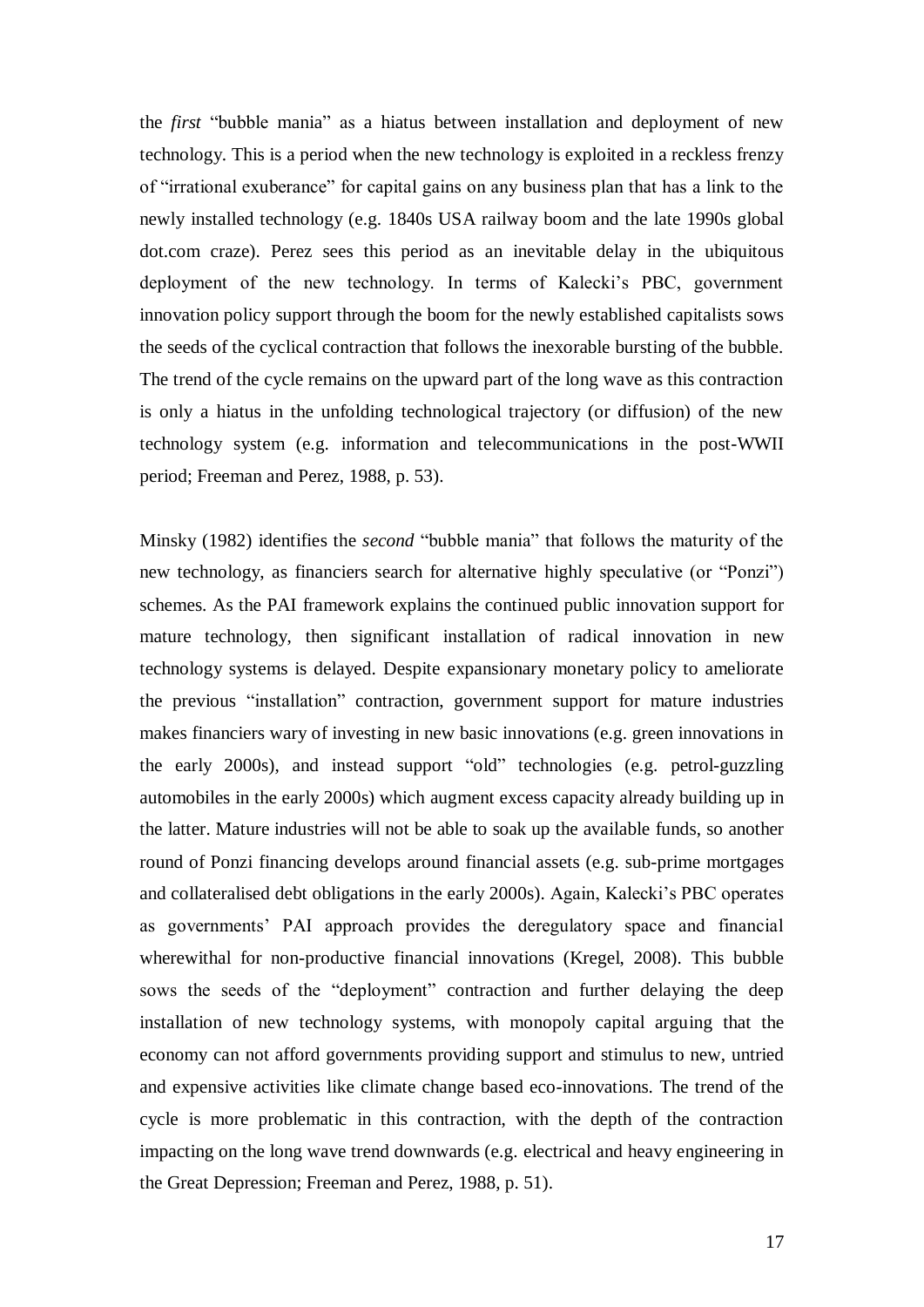When the business cycle is well into contraction, the circumstances for innovation substantial alter. Limited new capital investment during the downturn from peak activity results in very little innovation. This is despite much R&D and patenting still going on. There is a large corpus of knowledge that is not being commercialised, with attendant concerns that rates of return are falling from old capital stock. As some companies fail to sustain themselves through the contraction, the remaining firms begin to feel the pressure of potential new entrants eager to test themselves in the market that has been comatosed. Distributional coalitions start to fray. Employees and unions pressure their constituent politicians for intervention. Support for government stimulation in effective demand by economists and business commentators manifests itself by significant initiatives in the area of innovation policy. Strong debate on the nature and extent of this innovation-based stimulation will result in some form of stimulatory package (but within institutional constraints such as the contractionary "political trend" identified earlier). The question arises whether new capital stock will come forward on the basis of transformational innovation incorporating newer technological developments. The PAI framework provides a critical realism focus on the delay in transformational innovation, despite the recognised need for such a change in an ecologically unstainable world.

## **6. Implications for Innovation in an Ecologically Unsustainable World**

In this section, implications of the PAI cyclical framework are examined against the present backdrop of an ecologically unsustainable world. This world is distinguished by increased frequency of droughts and dramatic storms, with indisputable international scientific evidence that has identified human activity through technological innovation as the source of greenhouse gas emissions (IPCC, 2007). These carbon emissions will significantly deteriorate the economic viability of nations and the economic cost of action is much greater than the costs of addressing the problem (Stern, 2006). Together with resource depletion (especially peak oil) and general pollution of nature, these three human activity factors have clearly pointed to capital-embodied technological solutions resulting in decreased ecological sustainability (Meadows *et al*., 1992). Thus, the technological trajectories that have been established since the First Industrial Revolution, and the supporting organisational innovations, have not only provide stunning economic progress (von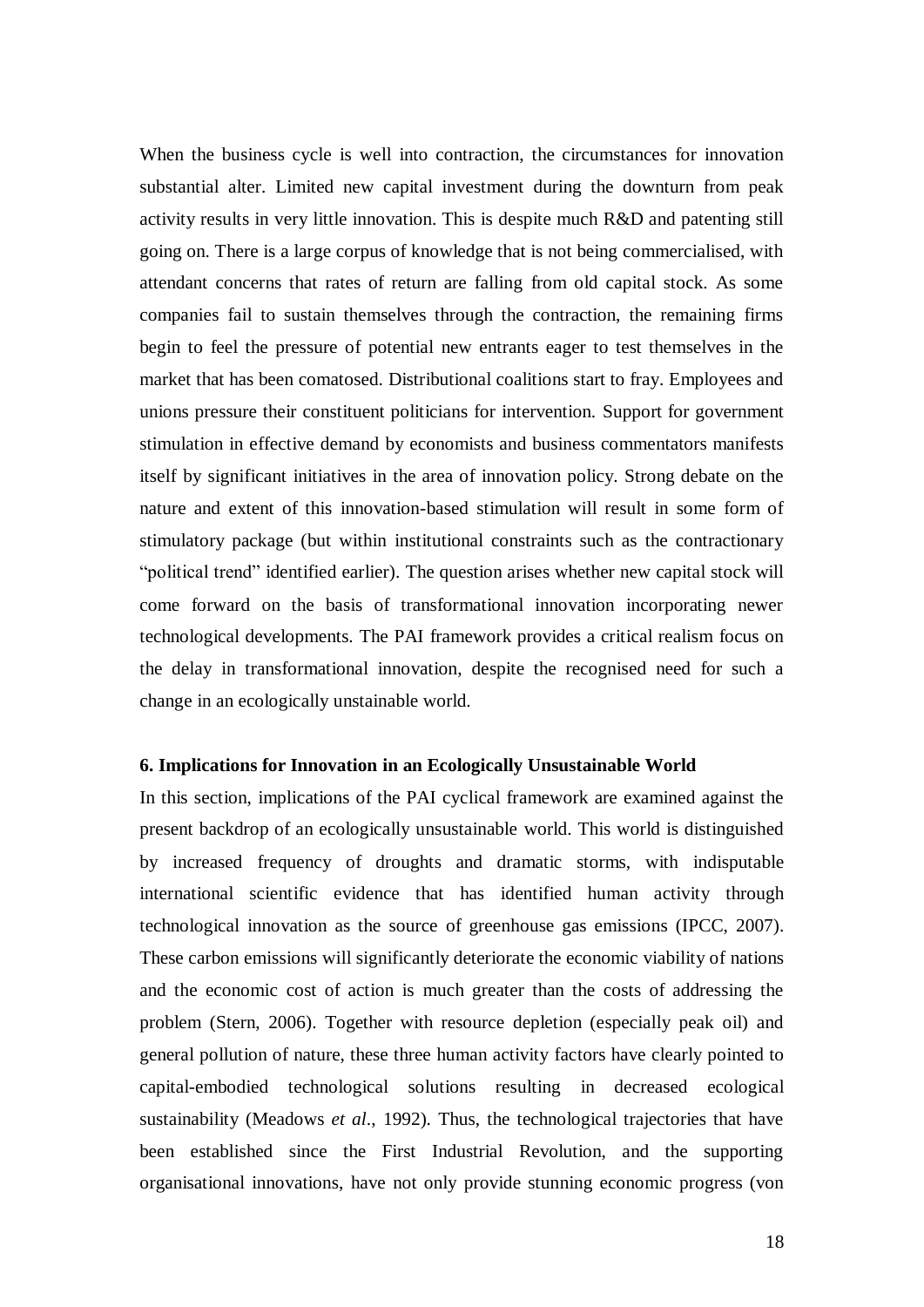Tunzelmann, 1995), but also endangered our "Spaceship Earth" in which we live in (Boulding, 1966). These citations clearly indicate that this problem of an ecologically unsustainable world arising from innovation is not a recent phenomenon coming out of the use of the term "climate change". In fact, this critique has been well researched and deep-rooted in the science community for over 40 years. The problem with all previous analyses of innovation and the environment, excellent as they are, do not get to the nub of the political economy issue: What is the casual mechanism that delays the renewal process in innovation that would allow capitalism to lead the way to ESD? Or in more common terms: What are the barriers under capitalism that prevent the seizing of the business opportunity to innovate for a "green" economy?

There are always some intrepid innovative entrepreneurs that march to a "different drum", and such entrepreneurs (like Anita Roddick of *The Body Shop* and Ray Anderson of *Interface Carpets*) have been shining the light for 20 years on a new potential eco-sustainable innovation path to the future for this Spaceship Earth. However, the PAI provides a framework of analysis that sees behind the cognitive veil of limited action and much "talk" on sustainable development. The lack of a critical mass of business action translates into political inaction. The most dramatic example of this is the collapse of any global commitment at the Copenhagen Climate Change Summit in December 2009. A weak non-committal accord was hurriedly put in place to save all the politicians "face" (Müller, 2010). PAI recontextualises the innovation/environment space to explain what causal mechanism exists in this space that allows for a plethora of evasive innovation to be put forward as false panacea, instead of truly ecologically sustainable transformational innovation.<sup>6</sup>

A short historical stroll through the recent political economy landscape provides recontext for the barrier question. Until the mid-1970s, Keynesian macroeconomics aimed to stabilise the business cycle (Fusfeld, 1994, p. 155). Governments used a combination of fiscal, monetary and incomes policies to counter the business cycle and mitigate macroeconomic uncertainty. Business cycles were less volatile in this post-Keynesian world. This approach allowed private investment decisions to be

1

 $6$  This question is a specific reframing of the original question asked by Bhasker (1978) in his initial formulation of the critical realist ontology.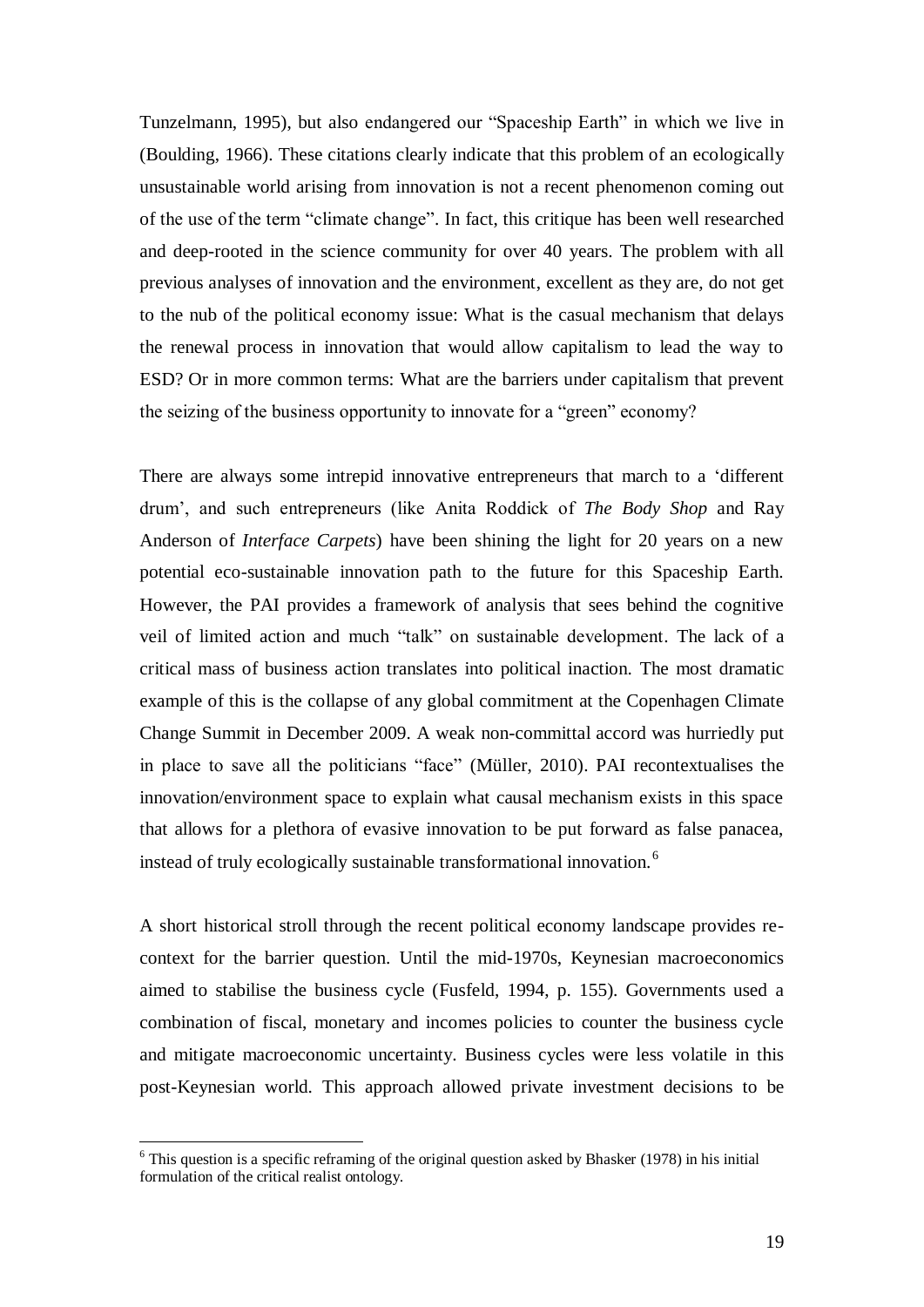based on reliable information, thus lowering the amplitude of cyclical peaks and troughs. In essence, countercyclical fiscal policy by governments offset fluctuations in private investment with public investment (Kalecki, 1945, pp. 89-90). Further, costbenefit analyses of environmental market failure at the microeconomic level operated in tandem with Keynesian macro-stabilisation policy. Government use of taxes and charges to internalise the social costs of production allowed private investment decisions to be based on full marginal costs when calculating rates of return benefits on specific investment projects (Helm and Pearce, 1991). This led to benefit-cost valuations in determining outcome for policy decisions affecting the environment (Hoehn and Randall, 1987). This neo-Keynesian position provided limited innovation fears in loss of economic, policy and industrial control; and with it mass consumerist innovation that supported the energy-based technology system, without major recessions that would destabilise the established economic power bases.

The major economic stagnation period of the late 1970s changed all that as identified by Steindl (1979). With this came the rise of the neo-liberal contractionary approach which also has dominated the economics profession. The neo-liberal position shifted emphasis away from government control and towards greater market control. On this approach, governments only set broad parameters within which the private sector operates. At the macroeconomic level, the government sets medium-term targets for fiscal (balanced budgets) and monetary (minimum inflation) policy, so that market forces can respond flexibly to market signals. Coupled with this, deregulation fosters a private investment strategy that moves away from protected mature industries to growth industries with higher value added. This approach seeks to provide investment decision makers with better market information, while removing interventionist public policies that distort market information. For environmental protection, this approach recognises the efficiency gains from market-based instruments (tradeable resource and pollution permits) over direct regulation (Godal and Klaassen, 2006). It allows private decision makers to incorporate environmental costs as a marginal adjustment to the scale and form of investment projects, rather than as a fixed regulated cost. With past decisions inordinately shaping future investment decisions, such marginal adjustments lead to myopic selection decisions in the context of a strong economic boom. This situation makes it impossible for the price mechanism to allow a critical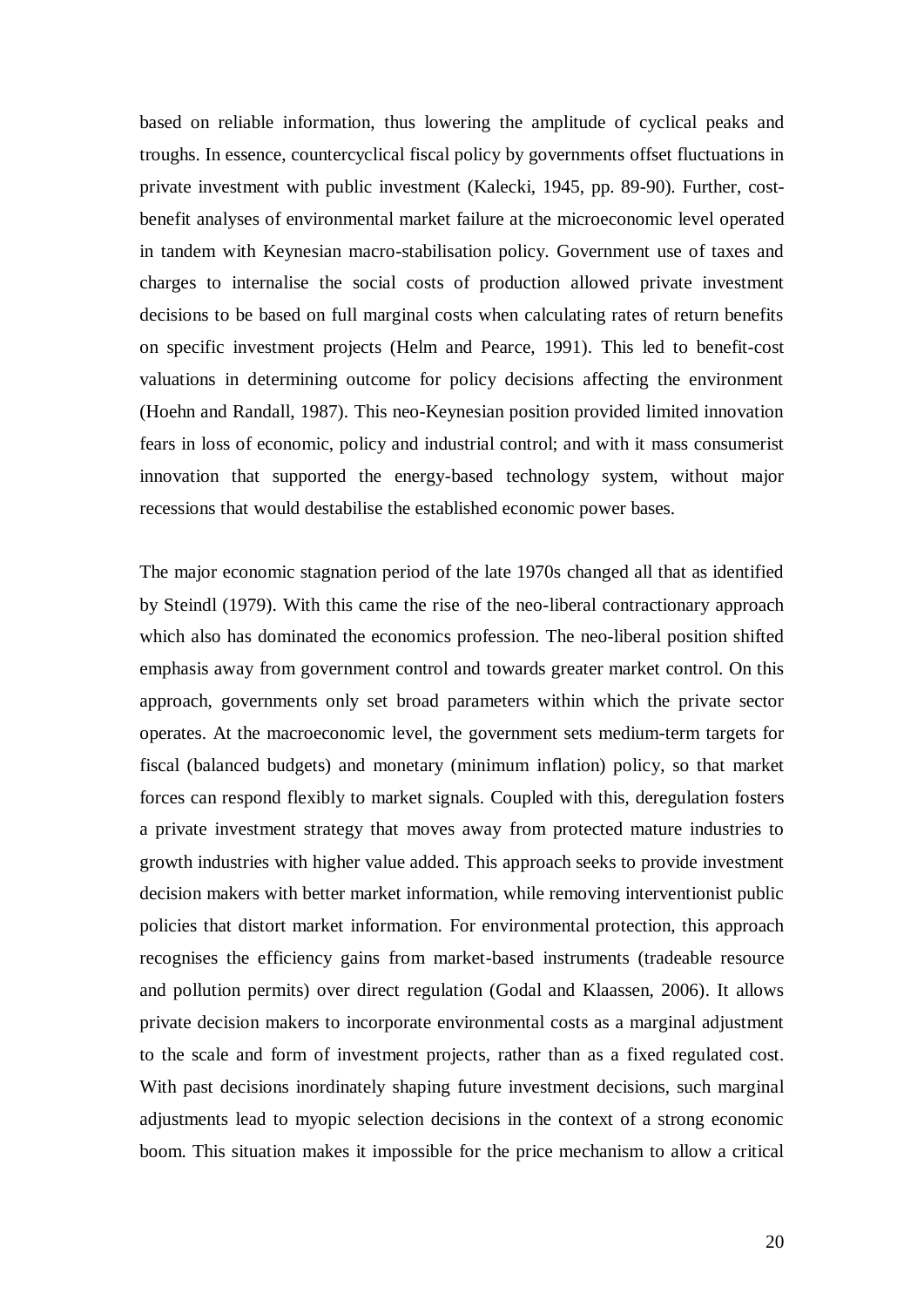mass ecologically sustainable technology system to come forth (Rip and Kemp, 1998, pp. 372-9).

In this neo-liberal world, booms in the business cycle bring forth evasive marginal incremental innovation providing limited responses to the unsustainable ecological situation, despite the obvious business opportunities that exist for transformational innovation. Neo-liberal economic policies ended the world of macro-economic stability and exposed capitalism to the harshest elements of uncertainty and instability which make transformational innovation highly risky and exceedingly uncertain. The economic boom of the 1990s information technology system reinforced the energybased consumerist path of development. This boom also brought with it the speculative capitalism that eventually created the GFC (Kregel, 2008). Without Keynesian counter-cyclical policies in place, what emerged was a set of *ad hoc* bank bail-outs, stimulus packages and increased financial liquidity that masked the underlying problems. This restricted severely the Schumpeterian transformational innovation out of a deep GFC recession, further delaying the ESD path away from the consumerist-debt model that drove the economic boom (Stiglitz, 2010). The lack of recovery in Europe and the USA (as at August 2010) raises questions about the effectiveness of the *ad hoc* public policy support of the current technological regime (Halligan, 2010), pointing to the need for transformative innovation in all areas: technological, social and financial.

The PAI framework identifies the economic, policy and industrial elements of public control that provide a cosy competitive model within the parameters that monopoly capitalists can conduct their investment rates of return (Baran and Sweezy, 1966). Incremental innovations by small innovative entrepreneurs will also be able to attract finance when these smaller firms are symbiotically in lock-step dependence on related large firms that support the dominant technology system (Parker, 2001). Thus, the global economy is emerging out of the GFC with PAI support for the dominant unsustainable technology system with examples like: (i) R&D support for clean coal technology (economic control), (ii) public-private partnerships for major tollways to extend automotive technology (policy control), and (iii) flexible labour processes supporting high wages in fossil fuel mining (industrial control). As Costanza and Daly (1992, p. 45) acknowledge "[u]ncertainty itself is one of the critical factors that must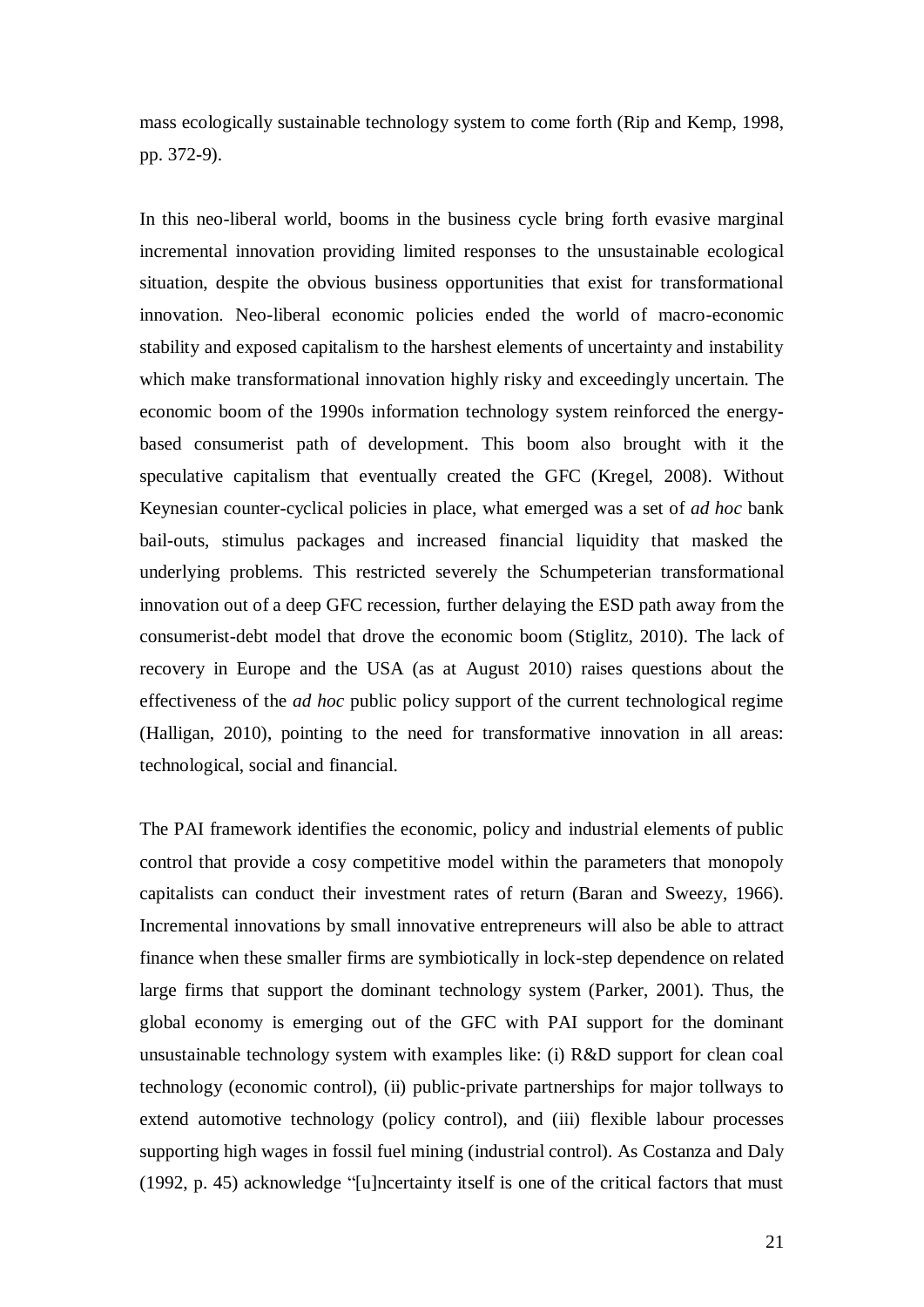be addressed in designing sustainable policies". The PAI framework clearly shows it is not. There is a need for policies like natural capital depletion tax (incorporating a carbon tax) with some form of refundable assurance scheme to handle uncertainty. This requires not only public policy leadership, but also strong regulatory mechanisms to prevent any speculative pressures arising from any financial assets built around ecologically-based targets.

#### **7. Conclusion**

This paper adopts Kalecki"s political economy approach to develop the Political Aspects of Innovation (PAI) framework. With this approach a conjectural economic history of an economy or industry could be used to reveal how innovation policies impact through the course of a business cycle and the consequence this has for longrun development of the innovation(s). PAI is then employed for addressing the barriers to transformative eco-innovation. At this point in the history of humankind on this plant earth, the clearly recognised ecologically unsustainable technology systems pervading the global economy *must* be replaced by the sixth wave of technological revolutions based on eco-sustainable General Purpose Technologies. However, the barriers to this transformative eco-innovation are visible in different ways across the globe. The barriers are not chiefly technical, as the knowledge, creativity and skills for successful eco-innovation exist, and they are in operation throughout the world in small niche markets; nor are they chiefly social barriers, as there is large grassroots support for eco-sustainable action. There are also suitable economic tools that can be employed by the private sector (e.g. carbon trade-off markets) and public sector (e.g. carbon taxes) to incorporate into their risk management algorithms. What is missing is the appropriate political economy structure and systems that are conducive to this transformation. The PAI framework paints on a broad canvas the essential elements that have resulted in these barriers to transformative eco-innovation. The next three papers in this session are applications of this PAI framework to specific case studies of industries and their engagement with the political economy of innovation. The specific implications arising from these empirical studies raise important public policy and corporate strategic issues on the role of innovation in an ecologically unsustainable world.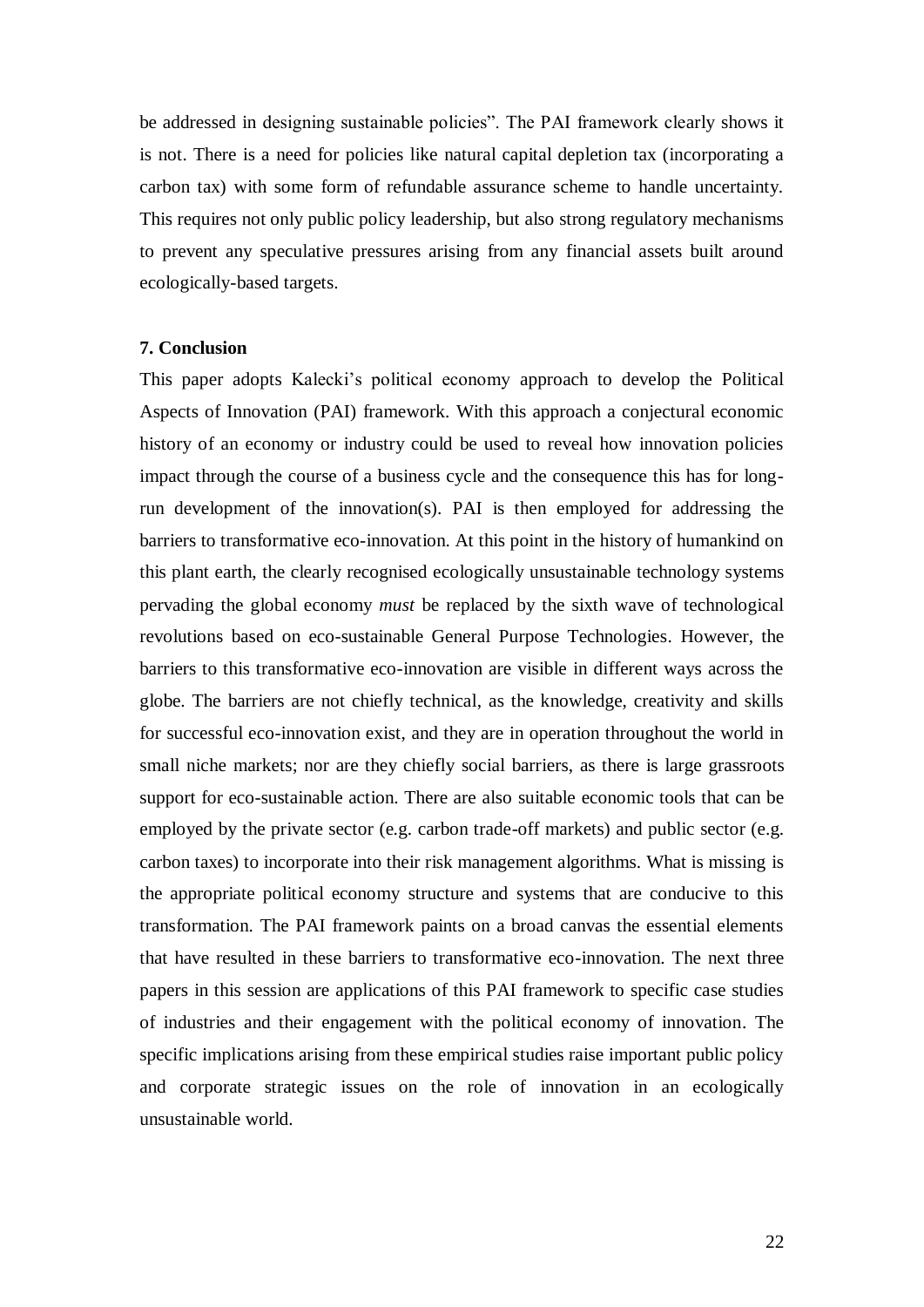## **References**

- ASCHAUER, D. (2000), "Do states optimize? Public capital and economic growth", Annals of Regional Science, no 34 (3), pp. 343-63.
- BARAN, P. and SWEEZY, P. (1968), Monopoly Capital, Harmondsworth, Penguin.
- BHADURI, A. and STEINDL, J. (1983), "The rise of monetarism as a social doctrine", Thames Papers in Political Economy, Autumn, pp. 1-18.
- BHASKAR, R. (1978), A Realist Philosophy of Science, Hemel Hempstead, Harvester Wheatsheaf,.
- BOULDING, K. (1966), "The economics of the coming spaceship earth", in Jarrett, H. (ed.), Environmental Quality in a Growing Economy, Baltimore, Resources for the Future/John Hopkins University Press, pp. 3-14.
- CATLEY, R. and McFARLANE, B.J. (1981), Australian Capitalism in Boom and Depression, Chippendale, NSW, Alternative Publishing Cooperative,.
- COSTANZA, R. and DALY, H. (1992), "Natural capital and sustainable development", Conservation Biology, no 6 (1), pp. 37-46.
- COURVISANOS, J. (1996), Investment Cycles in Capitalist Economies: A Kaleckian Behavioural Contribution, Cheltenham, Edward Elgar.
- COURVISANOS, J. (2005), "A post-Keynesian innovation policy for sustainable development", International Journal of Environment, Workplace and Employment, no 1 (2), pp. 187-202.
- COURVISANOS, J. (2009), "Political aspects of innovation", Research Policy, no 38 (7), pp. 1117-24.
- COURVISANOS, J. and VERSPAGEN, B. (2002), "Innovation and investment in capitalist economies 1870-2000: Kaleckian dynamics and evolutionary life cycles", Investigación Económica, no LXII (242), pp. 33-80.
- FONTANA, R. and GUERZONI, M. (2008), "Incentives and uncertainty: an empirical analysis of the impact of demand on innovation", Cambridge Journal of Economics, no 32 (5), pp. 927-46.
- FREEMAN, C. and PEREZ, C. (1988), "Structural crises of adjustment, business cycles and investment behaviour", in Dosi, G., Freeman, C., Nelson, R., Silverberg, G. and Soete, L. (eds), Technical Change and Economic Theory, London, Pinter, pp. 38-66.
- FUSFELD, D. (1994), The Age of the Economist, 7th ed., New York, HarperCollins.
- GALBARAITH J.K. and DARITY, W. Jr. (1994), Macroeconomics, Boston, Houghton Mifflin.
- GODEL O. and KLAASSEN, G. (2006), "Carbon trading across sources and periods constrained by the Marrakesh Accords", Journal of Environmental Economics and Management, no 51 (3), pp. 308-22.
- HALLIGAN, L. (2010), "As the rest of the West tightens its belt, the US considers a fresh sugar hit", The Age, 31 August, BusinessDay pp. 6-7.
- HARCOURT, G.C. (1997), "Pay policy, accumulation and productivity", The Economic and Labour Relations Review, no 8 (1), pp. 78-89.
- HARCOURT, G.C. (2006), The Structure of Post-Keynesian Economics: The Core Contributions of the Pioneers, Cambridge, Cambridge University Press.
- HELM, D. and PEARCE, D. (1991), "Economic policy towards the environment: An overview", D. Helm (ed.), Economic Policy Towards the Environment, Oxford, Blackwell.
- HOEHN, J. and RANDALL, A. (1987), "A satisfactory benefit cost indicator from contingent valuation", Journal of Environmental Economics and Management, no 14 (3), pp. 226-47.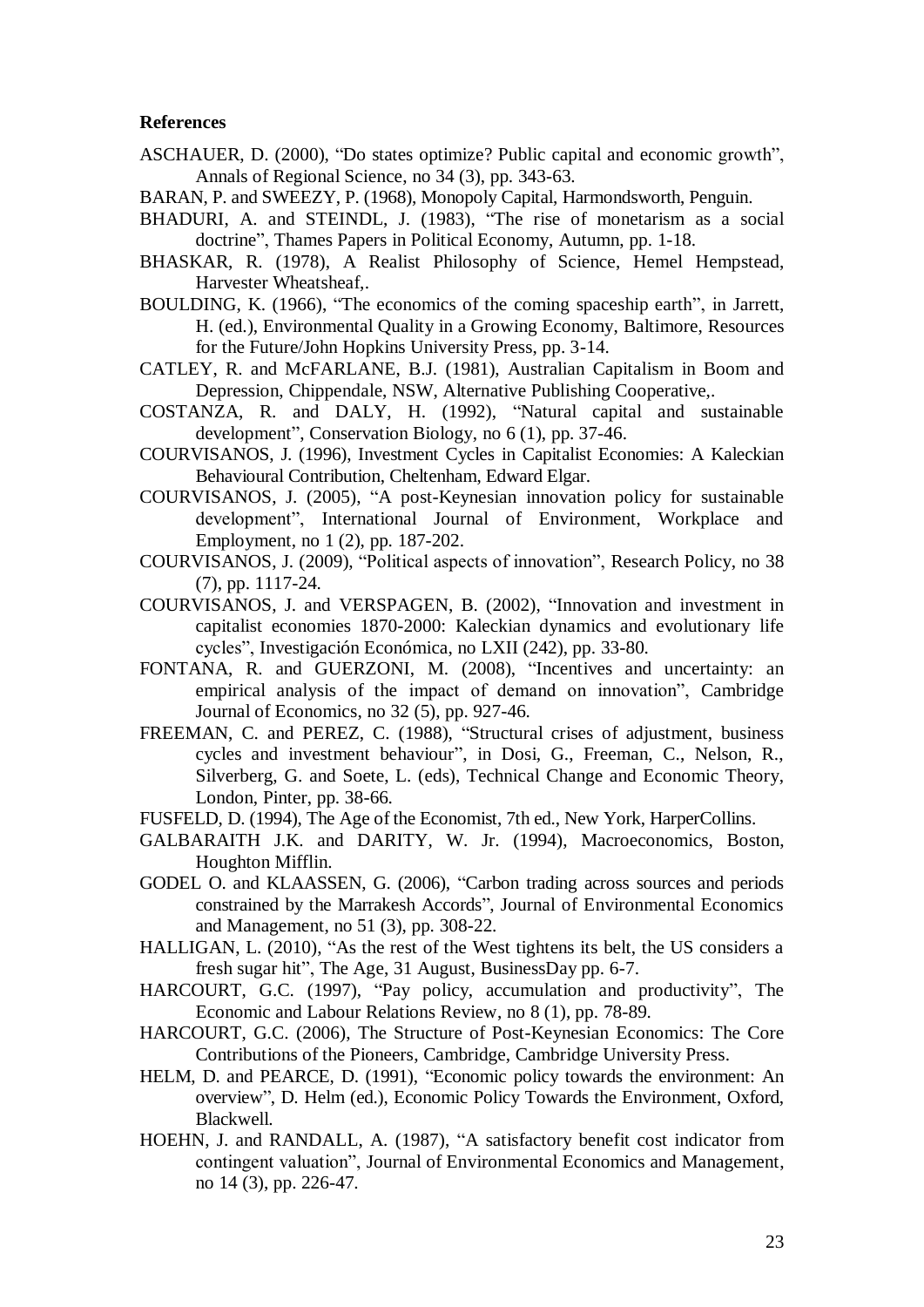- IPCC [Intergovernmental Panel on Climate Change] (2007), Fourth Assessment Report, Cambridge, Cambridge University Press. Also available from: http://www.ipcc.ch
- ISRAEL, P. (1998), Edison: a Life of Invention, Chichester, UK ,John Wiley.
- JESPERSEN, J. (2009), Macroeconomic Methodology, Cheltenham, Edward Elgar.
- JONES, A. (1987), The Art of War in the Western World, London, Harrap.
- KALDOR, N. (1966), Causes of the Slow Rate of Growth in the United Kingdom, Cambridge, Cambridge University Press.
- KALECKI, M. (1943), "Political aspects of full employment", Political Quarterly , no 14 (4), pp. 322-31. Reprinted in Osiatyński (1990), pp. 347-56. Abbreviated version in Kalecki (1971), pp. 138-45.
- KALECKI, M. (1945), "Full employment by stimulating private investment", Oxford Economic Papers, New Series, no 7, pp. 83-92. Reprinted in Osiatyński (1990), pp. 377-86.
- KALECKI, M. (1954), Theory of Economic Dynamics: An Essay on Cyclical and Long-Run Changes in Capitalist Economy, London, Allen & Unwin.
- KALECKI, M. (1968), "Trend and business cycle reconsidered", Economic Journal, no 78 (2), pp. 263-76. Reprinted in Osiatyński (1991), pp. 435-50.
- KALECKI, M. (1971), Selected Essays on the Dynamics of the Capitalist Economy: 1933-1970, Cambridge, Cambridge University Press.
- KENNEDY, M.C. (1973), "Employment policy: what went wrong?", in Robinson J. (ed.), After Keynes, Oxford, Basil Blackwell, pp. 71-87.
- KEYNES, J.M. (1936), The General Theory of Employment, Interest and Money, London, Macmillan.
- KREGEL, J. (2008), "Using Minsky"s cushions of safety to analyse the crisis in the U.S. subprime mortgage market", International Journal of Political Economy, no 37 (1), pp. 3-23.
- LARAMIE, A.J. and MAIR, D. (2007), Accounting for Changes in Corporate Profits: Implications for Tax Policy, Merrimack College, North Andover, MA. (mimeo).
- LAWSON, T. (1997), Economics and Reality, London, Routledge.
- LOWE, A. (1976), The Path of Economic Growth, Cambridge, Cambridge University Press.
- MAIR, D. and LARAMIE, A.J. (2002), "Full employment: gift horse or trojan horse?", Review of Social Economy, no 60 (4), pp. 567-93.
- MEADOWS, D., MEADOWS, D.L. and RANDERS, J. (1992), Beyond the Limits: Confronting Global Collapse; Envisioning a Sustainable Future, Vermont, Chelsea Green Publishing.
- MINSKY, H. (1982), "The financial-instability hypothesis: capitalist processes and the behavior of the economy", in, Kindleberger, C. and Laffargue, J-P. (eds.), Manias, Panics and Crashes: A History of Financial Crisis, Chichester, John Wiley & Sons, pp. 13-39.
- MÜLLER, D. (2010), Copenhagen 2009: Failure or final wake-up call for our leaders?, Oxford, Oxford Energy Studies, February.
- MYERS, S. and MARQUIS, D. G. (1969), Successful Industrial Innovation, Washington, National Science Foundation.
- OSIATYŃSKI, J. (ed.) (1990), Collected Works of Michał Kalecki, Volume I Capitalism: Business Cycles and Full Employment, Oxford, Clarendon Press.
- OSIATYŃSKI, J. (ed.) (1991), Collected Works of Michał Kalecki, Volume II Capitalism: Economic Dynamics, Oxford, Clarendon Press.